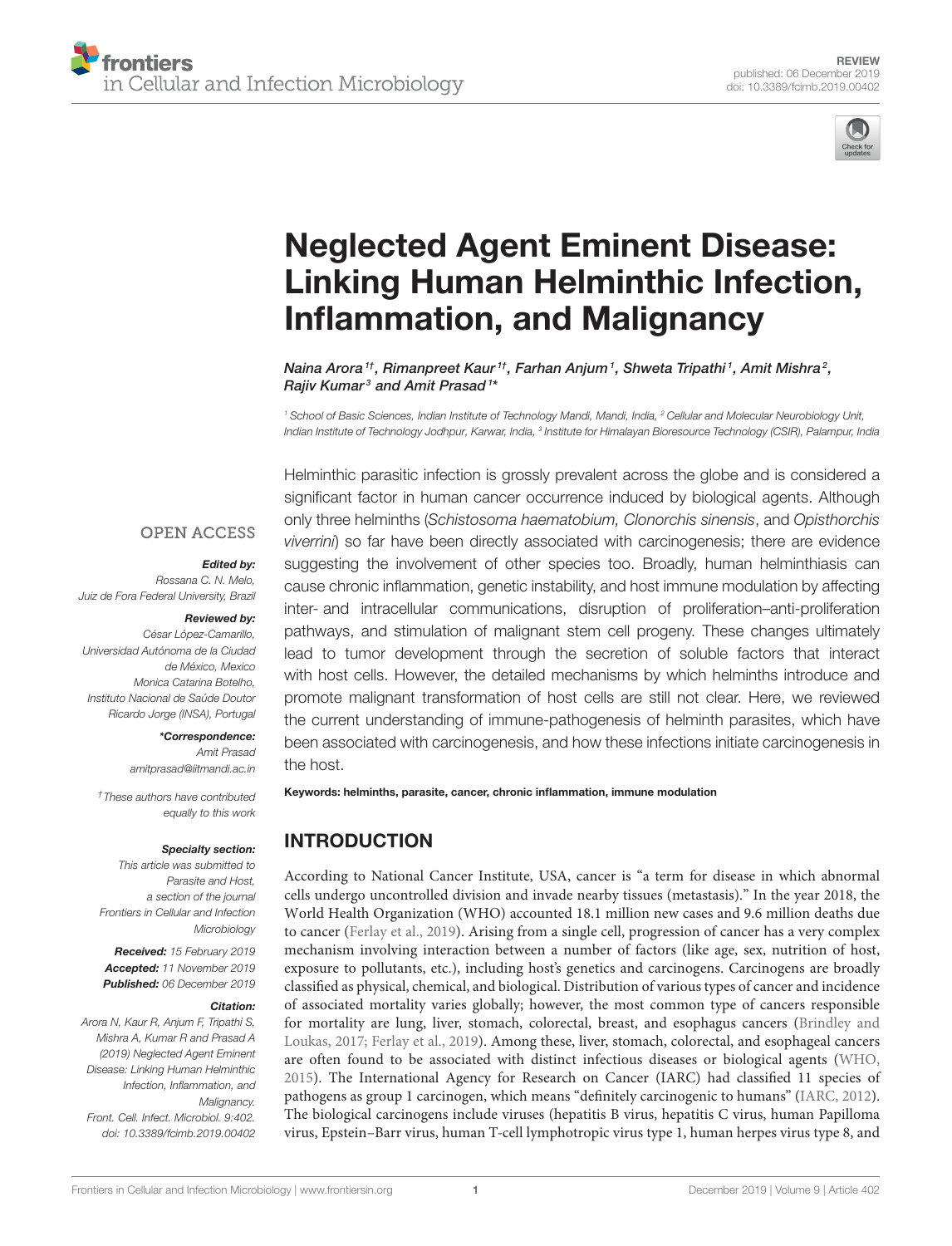human immunodeficiency virus type 1), bacteria (Helicobacter pylori) and helminths (Opisthorchis viverrini, Clonorchis sinensis, and Schistosoma haematobium), which collectively account for 17.8% of cancer cases (de Martel et al., 2012; IARC, 2012).

Although incidence of helminth-induced cancer is relatively very low, but widespread prevalence of helminth infections across the globe collectively predisposes large number of populations to cancer risk. According to Global Disease Burden estimates, nearly more than one billion people living in underprivileged regions of sub-Saharan Africa, Asia, and America are exposed to either one or more helminthic species every year (WHO, 2012; Global Burden of Disease Study 2013 Collaborators, 2015). However, the reported incidence of helminth-induced cancer is very low. One of the probable reasons could be that these parasitic infections are prevalent among low-income population in third world countries, which have poor medical facility. This makes proper identification of etiological agent of cancer cumbersome. Infection with liver flukes O. viverrini and C. sinensis can induce cholangiocarcinoma (CCA), and infection with blood fluke S. haematobium causes cancer related with urinary bladder (Bouvard et al., 2009). Other parasites are also reported to be associated with malignancy; however, their association is yet to be firmly established. In a recently published meta-analysis, authors reported 12 parasitic infections (seven helminths and five protozoans) in patients with cancer or tumor (Machicado and Marcos, 2016). In this study, the helminths identified to be associated with cancer were Fasciola gigantica, Taenia solium, Echinococcus granulosus, Strongyloides stercoralis, Trichuris muris, Platynosomum fastosum, and Heterakis, and the protozoans identified were Theileria, Cryptosporidium parvum, Trichomonas vaginalis, Plasmodium falciparum and Toxoplasma gondii. Although, Plasmodium is not categorized as carcinogen by IARC it is well-documented that the malaria parasite acts as a co-carcinogenic factor for the development of Burkitt lymphoma with Epstein–Barr virus coinfection (Molyneux et al., 2012). It is difficult to decipher helminth's contribution in cancer development due to its long period of latent infection and time taken to develop malignancy. The host may have encountered numerous infections and coinfections of one or more infectious agents before the first appearance of cancer symptoms. By the time first symptoms of cancer appear, no eggs or signs of helminthic infection might remain to specifically associate species of helminths to cancer. Moreover, the complex asymptomatic phase of helminthic infection adds more complexity. The list of helminthic species and the type of cancer they induce is listed in **Table 1**. Besides these limitations, helminthic infections fall in the category of tropical and neglected diseases; hence, very few efforts have been performed to understand their immuno-pathogenesis. Fortunately, now, the scientific community is putting more effort to understand the helminths biology and their immuno-modulating and carcinogenic properties (Prasad A. et al., 2009; Sripa et al., 2009; Botelho et al., 2012; Vale et al., 2013). In this review, we analyzed existing literature related to association between helminths and malignancy and discuss some possible mechanisms of helminthinduced carcinogenesis.

# EFFECT OF CHRONIC INFLAMMATION AND IMMUNE EVASION STRATEGIES

Parasitic infections and the subsequent host immune response are outcomes of prolonged dynamic coevolution between the host and parasite. For parasites, it is a necessity to trick the host defense system from developing an effective immune response for their survival (Colley, 2000). Severe changes in phenotype of hosts infected with parasite are often noticed particularly in parasites that have intermediate host. However, how these changes make host/parasite suitable for survival is still not clear (Cézilly et al., 2010). Extracellular parasites are very smart and can evade immune system detection for a very prolonged period by immune modulation of host; they acquire these lifesaving skills due to constant exposure to hostile environment and threat from host immune system. The host mechanisms of defense against multicellular parasites range from simple primary epithelial cell barriers to the most elaborate signaling mechanisms, involving different kind of immune reactive cells and molecules. All immune dodging machineries are extremely embedded in the fine details of the cellular and molecular mechanisms that regulate the immune responses. These parasites had evolved immune evasion strategies that depend upon numerous factors like synthesis and secretion of immune evading molecules, life cycle, stage, route of infection, and the tissue microenvironment in which they multiply or survive in host (Sripa et al., 2009; Botelho et al., 2012; Vale et al., 2013; Brindley et al., 2015). These constant hostile environments for parasites push them for host switching, which involves several stages like opportunity (for host switching), compatibility (for long-term association), and conflict resolution (for living together) (Araujo et al., 2015). A parasite constantly keeps developing various selfdefense factors, which may be due to lack of conflict resolution mechanism may become detrimental for host.

Parasite-derived factors are involved in initiation, promotion, and progression of tumor. The precise nature of host immune response against pathogens varies noticeably between different species. However, a T helper 2 (Th2) phenotype is a conserved immune response to helminthic infection in mice and humans and is marked by the production of significant amount of Programmed death-1 (PD-1), IL-4, and IL-10 (Maizels, 2009; Singh et al., 2013; Zhou et al., 2016; Assunção et al., 2017). Inflammatory cells produce reactive oxygen species (ROS) and reactive nitrogen species that, apart from neutralizing bacterial infection, can oxidize genetic material and damage DNA or induce frame shift mutations or chromosomal abnormalities in the cells, and these are one of the main elements that induce cancer (Parascandolo and Laukkanen, 2018). Excretory secretory products of parasites are immunomodulatory, and increased PD1 expression reduces T-cell activation with the help of co-stimulatory molecules PDL1 and PDL2. Alternatively activated macrophages that suppress Th1 and promote Th2 immune response are prominent in chronic parasitic infections that express high PD-L1 and PD-L2, thus promoting T-cell tolerance (Stempin et al., 2016), which also helps in promotion of cancer. Prolonged Th2 immune response leads to chronic stress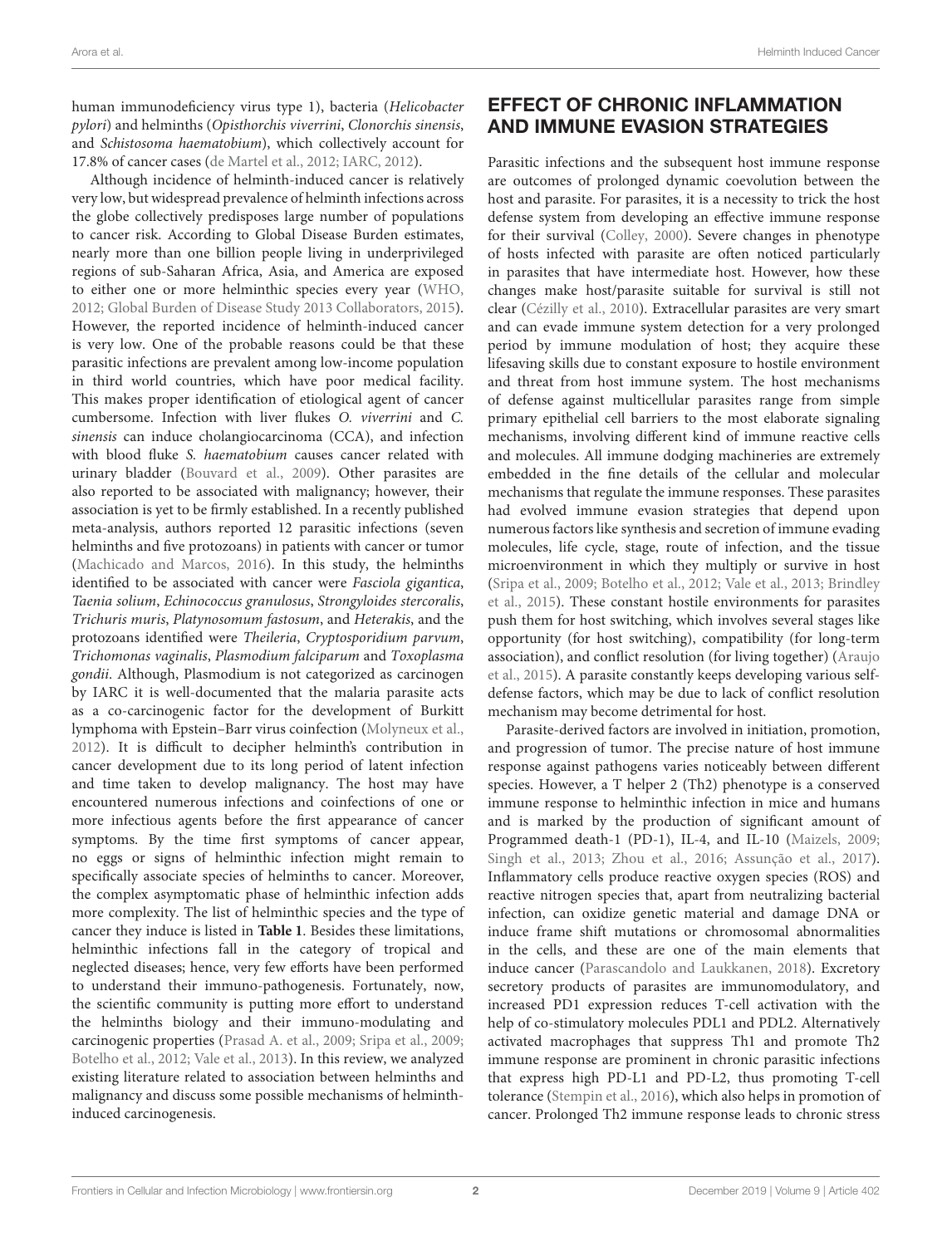| Parasitic pathogen                   | <b>Endemic areas</b>                 | <b>Disease</b>  | Suggested mechanisms of<br>carcinogenesis                                                                                      | <b>Associated cancer</b>                                                                                                                        | <b>References</b>                                                                                             |
|--------------------------------------|--------------------------------------|-----------------|--------------------------------------------------------------------------------------------------------------------------------|-------------------------------------------------------------------------------------------------------------------------------------------------|---------------------------------------------------------------------------------------------------------------|
| Opisthorchis viverrini               | Southeast Asia                       | Opisthorchiasis | Inflammation, oxidative stress caused<br>by parasite-derived molecules, cell<br>proliferation, H. pylori mediated<br>induction | Cholangiocarcinoma                                                                                                                              | Pinlaor et al., 2004; Ninlawan<br>et al., 2010; Khuntikeo et al.,<br>2016; Pakharukova and<br>Mordvinov, 2016 |
| Opisthorchis felineus                | Eastern Europe,<br>Southeast Asia    | Opisthorchiasis | Inflammation, oxidative stress caused<br>by parasite-derived molecules, cell<br>proliferation                                  | Cholangiocarcinoma                                                                                                                              | Maksimova et al., 2015:<br>Pakharukova and Mordvinov,<br>2016                                                 |
| Clonorchis sinensis                  | China, Korea,<br>northern Vietnam    | Clonorchiasis   | Inflammation, oxidative stress caused<br>by parasite-derived molecules, cell<br>proliferation                                  | Cholangiocarcinoma                                                                                                                              | Lim et al., 2006                                                                                              |
| Schistosoma<br>haematobium           | Africa, Middle East                  |                 | Schistosomiasis Inflammation, oxidative stress caused<br>by parasite-derived molecules                                         | Urinary bladder cancer,<br>adenocarcinoma, squamous<br>cell carcinoma                                                                           | McCormick et al., 1996: Mostafa<br>et al., 1999; Botelho et al., 2013;<br>Machicado and Marcos, 2016          |
| Schistosoma<br>japonicum             | Asia                                 |                 | Schistosomiasis Inflammation, oxidative stress caused<br>by parasite-derived molecules                                         | Colorectal cancer, rectal cancer, Takemura et al., 1998; Zhang<br>squamous cell carcinoma,<br>membranous nephropathy,<br>metastatic lung cancer | et al., 1998; Zanger et al., 2010                                                                             |
| Schistosoma mansoni Central America. | South America.<br>sub-Saharan Africa |                 | Schistosomiasis Inflammation, oxidative stress caused<br>by parasite-derived molecules                                         | Adenocarcinoma, colorectal<br>cancer, hepatocellular<br>carcinoma                                                                               | Barral-Netto et al., 1983;<br>Zaghloul and Gouda, 2012                                                        |

and downregulated immune response, which promotes chronic inflammation that had been reported to be associated with occurrence of cancer (Jovanovic et al., 2014; Partecke et al., 2016). Various stimulatory signals and important cellular pathways that cause chronic inflammation and steps to progression of cancer are depicted in **Figure 1**.

#### MECHANISMS OF CARCINOGENESIS

The loss of gene function of a tumor suppressor gene resulting in oncogene or proto-oncogene onsets the uncontrolled proliferation of cells that causes cancer. There are number of factors/mutagens that contribute to loss of regulated cell growth. The stages of cancer development can be classified as: initiation, promotion, and progression. Initiation begins with the alteration causing damage to DNA irreversibly by either xenotoxic carcinogens/mutants or chronic inflammation (Botelho et al., 2012; Brindley et al., 2015). The damage can be caused by host of xenobiotic compounds. Once the gene has been mutated, it loses its control over function and the homeostasis. Over the period, mutation accumulates in the genes, and there is rapid proliferation of cells resulting in neoplastic growth. Several types of cancer may arise from the site of infection having chronic inflammation. Chronic inflammation caused by parasites or depositions of parasite products or antigens in tissues are the key features in helminth-induced carcinogenesis (Brindley and Loukas, 2017). Chronic inflammations in response to parasitic infection or in response to parasite-derived factors are associated with significantly elevated IL-6 and marked increase in fibrosis (Jovanovic et al., 2014). Initiation of tumorigenesis is promoted by reactive ions (ROS/reactive nitrogen species) made in response to oxidative stress due to parasitic products. Synthesis of TNF-α and TGF-β helps in autonomous proliferation, evasion

of apoptosis, and angiogenesis of the incipient neoplasm (Sripa and Kaewkes, 2002). The tumor microenvironment generated by inflammatory cells during chronic inflammation is a crucial element in the neoplastic process. The tumor changes the microenvironment to facilitate its growth, and depending upon the nature, it may be benign or malignant. The malignant tumors spread to other parts of the host by traveling through the blood vessels.

So far, several parasites, helminths specially, have been associated with the etiology of human cancer; however, the knowledge of the mechanisms or pathways by which these parasites induce malignant transformation of their host cells is unclear. **Figure 2** displays how helminth infection leads to inflammation, immune modulation, and metabolic stress that affects host cell and disturbs key genetic and epigenetic processes regulating cell proliferation, hereby inducing carcinogenesis in infected individuals. Inflammatory cells such as neutrophils, macrophages, and eosinophils generate good amounts of free radicals and nitrogen species in response to the parasites/bacteria. These reactive ion products can oxidize and damage DNA or initiate point mutations in DNA that may cause genetic instabilities and consequently malignant transformation of affected cells. Repeated tissue damage caused by the parasites or their eggs or secreted products leads to restorative hyperplasia of the damaged tissue (Sripa et al., 2009; Botelho et al., 2012; Vale et al., 2013; Correia da Costa et al., 2014; Brindley et al., 2015; Brindley and Loukas, 2017). After this stage, it is a matter of time and further genotoxic events before a potential cancer incidence. Helminths affect all the hallmarks of cancer, and it has been depicted in **Figure 3**.

In helminthiasis, the chronic infections and heightened inflammation in the infected tissue lead to neoplasma formation and associated pathology. Similarly, schistosome eggs entrapped in the bladder wall release various metabolites that induce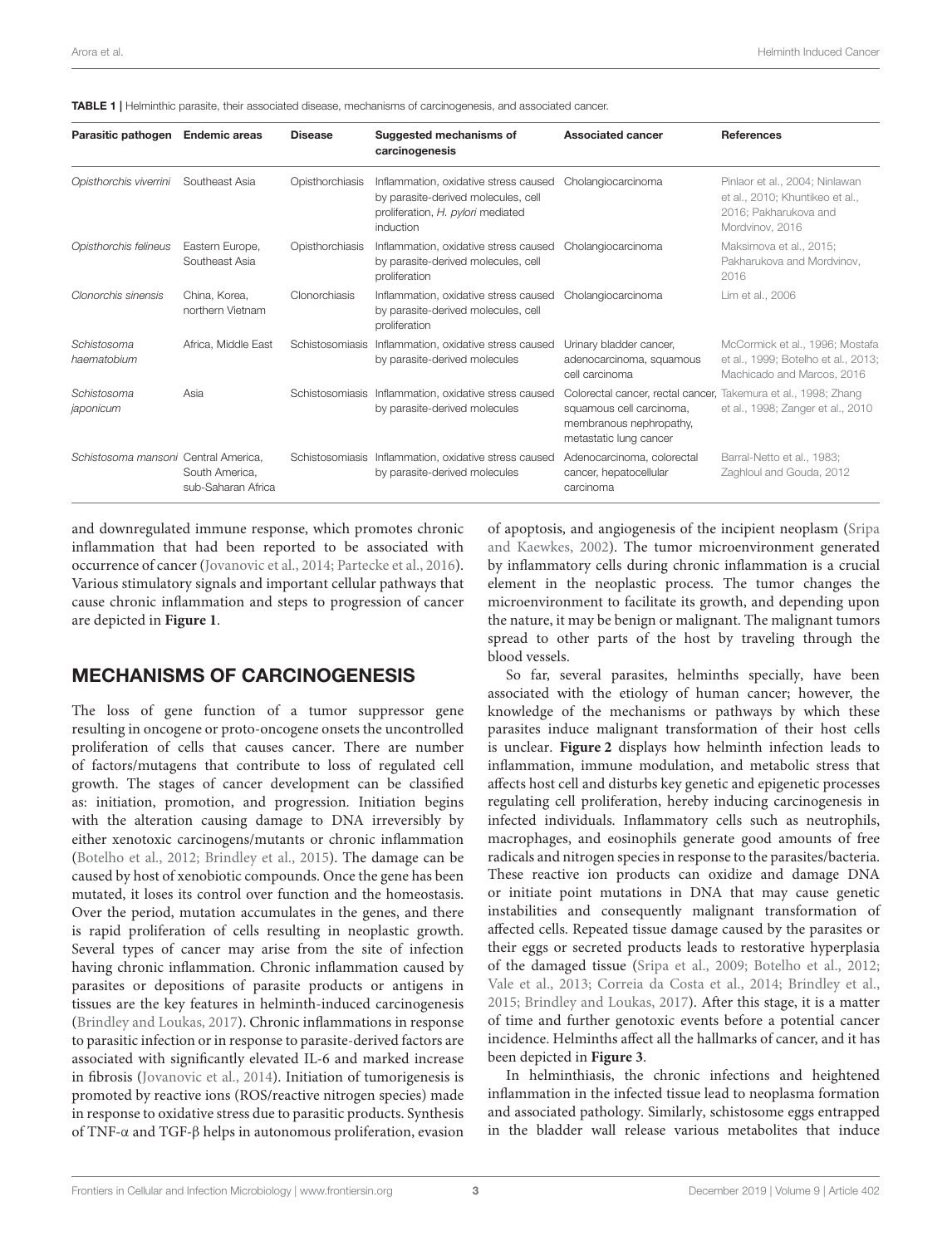

chronic inflammation, finally leading to urothelial hyperplasia, dysplasia, and squamous cell cancer (SCC). In an experimental model of secondary echinococcosis and breast cancer, mice inoculated with protoscolexes and breast tumor cells had increased CD4+ T cells in the liver and spleen and reduced IFN- $\gamma$ + and CD25+ T-cells (Botelho et al., 2009b, 2013). They also observed increased frequency of metastasis in the liver, suggesting an immunological link between cystic echinococcosis and cancer that allows tumor metastasis to flourish in the liver. In our previous study regarding cytokine response among symptomatic and asymptomatic neurocysticercosis (NCC) on peripheral blood mononuclear cells, we have observed

predominant Th2 response (increased IL-4 and IL-10) in asymptomatic cases (Prasad A. et al., 2009). In a swine study, we observed that Th2 and regulatory cytokine responses were associated with cysticerci non-responder to albendazole treatment and hence prolonged inflammation (Prasad K. N. et al., 2009; Singh et al., 2015), suggesting a possibility of oncogenesis and cysticercosis. However, so far, no report is available where prevalence of malignancy in asymptomatic NCC cases was investigated, except few reports where Taenia infection had been correlated with malignancy (Herrera et al., 2000).

According to an IARC monograph, so far, only three helminths have been classified as definitely carcinogenic (group 1 carcinogens), namely, S. haematobium, C. sinensis, and O. viverrini; therefore, only these three helminths are discussed in detail in this review. Few helminths whose association is not so well-defined are also included in this review for better understanding of the current scenario and future perspective.

#### **TREMATODE**

Flukes contribute majorly for overall disease burden among the neglected tropical diseases, especially digenetic trematodes such as Schistosoma spp., Fasicola spp., C. sinensis, Paragonimus spp., Eurytrema pancreaticum, Fasciolopsis buski, Philophthalmus lacrimosus, etc. Depending on the site of infection, it may be categorized as either a tissue fluke or a blood fluke. These flukes need a mollusk (intermediate host) and a vertebrate (primary host) to complete their life cycle. Their prevalence is scattered across the continent, and Schistosoma is most important species among them.

# *SCHISTOSOMA* SPP.

Blood flukes (S. japonicum, S. haematobium, or S. mansoni) cause schistosomiasis, which is also known as bilharzia (Barral-Netto et al., 1983; Vos et al., 2013; Colley et al., 2014). This affects nearly 230 million people worldwide and is known to be the second most common parasitic infection of human (WHO Expert Committee, 2002). Schistosomes are the only bisexual organisms of the trematode family. Their life cycle contains both asexual and sexual phases. The male and female parasites invade the host vascular system and produce eggs that are either excreted or trapped by nearby tissues. The eggs that get entrapped in nearby tissues form granulomatous structure with parasite part/products entrapped, keep stimulating host immune system to generate inflammatory response. The egg antigens induce alternatively activated macrophages along with IL-4 and IL-5. Soluble egg antigens (sh-SEA) of the parasite have also been found to have tumorigenic properties. In an in vitro study, it was noticed that sh-SEA can downregulate estrogen receptors (ER) alpha and beta in estrogen-responsive cells. It was noticed that sh-SEA at even very low concentration  $(6.25 \,\mu\text{g/ml})$  can induce cell proliferation, induce oxidative stress, and reduce apoptosis in urothelial cells (Botelho et al., 2013). Schistosomes also make an estradiol-like molecule that can suppress ER leading to suppressed transcriptional activity of ER in HCV29 cell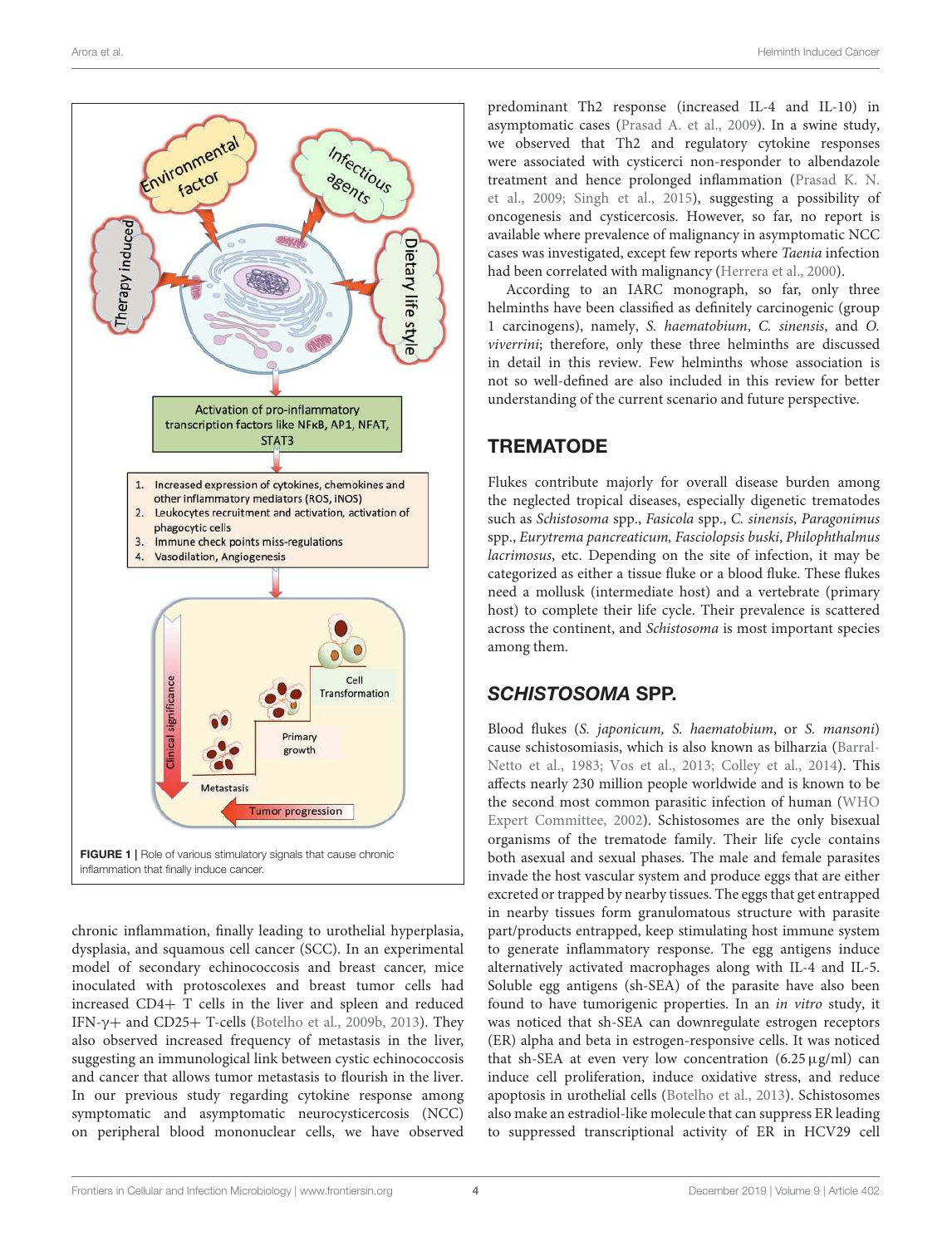

lines and bladder of schistosome-infected mice (Botelho et al., 2012). The proteolytic enzymes and metabolites are released by eggs that help their egress to urine. However, this also leads to hematuria and chronic inflammation of bladder wall. In a study from Angola, estrogen-like metabolites (catechol estrogen quinones and catechol estrogen quinone-DNA-adducts) were identified in 7/40 urine samples of patients with urogenital sinus (Gouveia et al., 2015). These metabolites are known for their carcinogenic properties. The chronic inflammation marks the onset of the disease schistosomiasis, which increases risk of urothelial hyperplasia, dysplasia, and SCC (Parkin, 2006; Wishahi et al., 2014). The infection can be acute, with symptoms like headache, fever, fatigue, abdominal pain, etc. The chronic symptoms differ with intensity of infection and can vary from intermittent abdominal pain to rectal bleeding, etc. The poorly regulated infection can lead to liver fibrosis and urogenital schistosomiasis that may develop into schistosomiasis-associated bladder cancer (SABC).

Although S. mansoni endemic zones are widespread across several continents (Africa, Eastern Brazil, and South America), they commonly coinfect with S. haematobium in several places. However, no definitive reports are available to link their infection with the geographical occurrence of cancer. For another trematode, S. japonicum, there are some evidences though not definitive, which suggests its direct association in the induction of liver cancer in Japan and colorectal cancer in China (World Health Organization, 1994). Several studies from these two countries have suggested a causal link between schistosomiasis caused by S. *japonicum* and more common gastrointestinal malignancies such as colorectal carcinoma, hepatocellular carcinoma, and/or colorectal cancer (Zanger et al., 2010). Pathological records, analysis of hospital records, and tissue archives have shown a correlation between this infection and cancer, and several case reports also suggested their direct association. In a study from China, among patients with rectal cancer, very high p53 tumor suppressor gene mutation was found in patients with schistosomal-associated rectal cancer, although this was statistically not significant ( $P = 0.054$ ) (Zhang et al., 1998). Epidemiological analyses conducted in China and Japan support the role of S. japonicum infection as one of the risks factors in cancer formation, along with other cofactors such as hepatitis virus and alcohol intake but not as sole etiological agent (Takemura et al., 1998). Several animal experiments have also demonstrated that cancer develops early and in higher numbers in experimentally infected S. japonicum animals when any known carcinogen is administered to the same animal. However, in spite of all these positive end point associations, the mechanism of schistosome-mediated augmentation of carcinogenesis is unclear and illusive. Therefore, the only trematode that is known and accepted as a carcinogen is S. haematobium. This parasite is extensively studied for its association with bladder cancer; hence, it is discussed in detail in this review.

#### EPIDEMIOLOGICAL EVIDENCES

The association of occurrence of bladder cancer with Schistosoma infections seems to be deeply related to the endemicity of the parasite. The unanimity of available knowledge strongly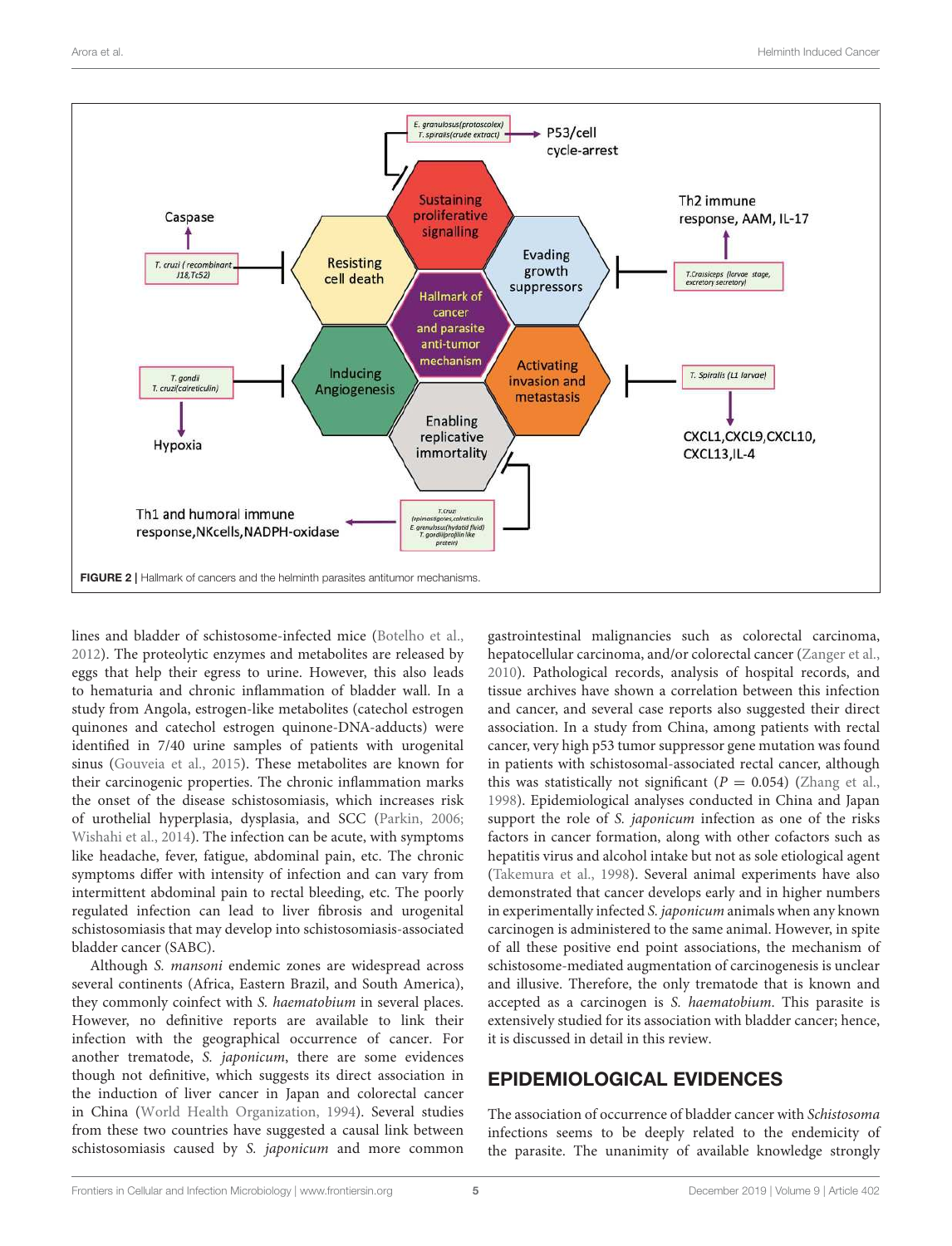

indicates an association between S. haematobium infection and the incidence of bladder cancer. Ferguson (1911) was the first person to associate schistosomiasis and bladder cancer in Egypt in early twentieth century. In countries with high prevalence of S. haematobium like sub-Saharan Africa, Egypt, Iraq, Zambia, Malawi, and Kuwait, bladder cancer is the most common type of cancer, and SCC is the most frequent histological type in male and second most common finding in female (Groeneveld et al., 1996; Mostafa et al., 1999). In contrast, bladder cancer is the 5th or 7th most common cancer in males and 7th or 14th in women, in countries free of Schistosoma like United States, Germany, or United Kingdom (Sanli et al., 2017). In a metaanalysis of cross-sectional studies from sub-Saharan Africa, 70/682 million individuals estimated to have hematuria in the past 2 weeks that authors found were directly associated with S. haematobium infection (van der Werf et al., 2003). In case of S. haematobium, eggs are primarily deposited together in the form of a large conglomerate in the bladder wall, and this causes ulceration and hematuria, and eggs are released in the urine. S. haematobium eggs are present in up to 33% of women in endemic areas (Leutscher et al., 2000; Poggensee et al., 2000; Kjetland et al., 2005; Santos et al., 2014). The significant association of catechol-estrogens/DNA adducts and infertility was linked

with ovarian hormonal imbalance due to Schistosoma infection (Santos et al., 2014). Mostafa et al. (1999) noted that rural school-going children are at higher risk of infection due to their proximity to infected water. Case–control studies looking for association between the occurrence of urinary bladder cancer and infection with S. haematobium have shown significant positive associations, with estimated risks ranging from 2 to 14 (Vizcaino et al., 1994; Bedwani et al., 1998). Eggs may also get deposited in the genital organs in both males and females and causes cervical lesions. Eggs retained in the urinary bladder wall can induce inflammation and thickening of the bladder wall and pseudopolyps. Later on at chronic stage, bladder wall masses may start developing fibrosis and calcifications, and secondary bacterial infection is a common observation in SABC (Gryseels et al., 2006).

# HISTOPATHOLOGICAL AND EXPERIMENTAL EVIDENCES

The histopathological entities of SABCs have certain distinct features that differ from those of bladder cancer found in Western countries; they are of low or moderate grade, lymph node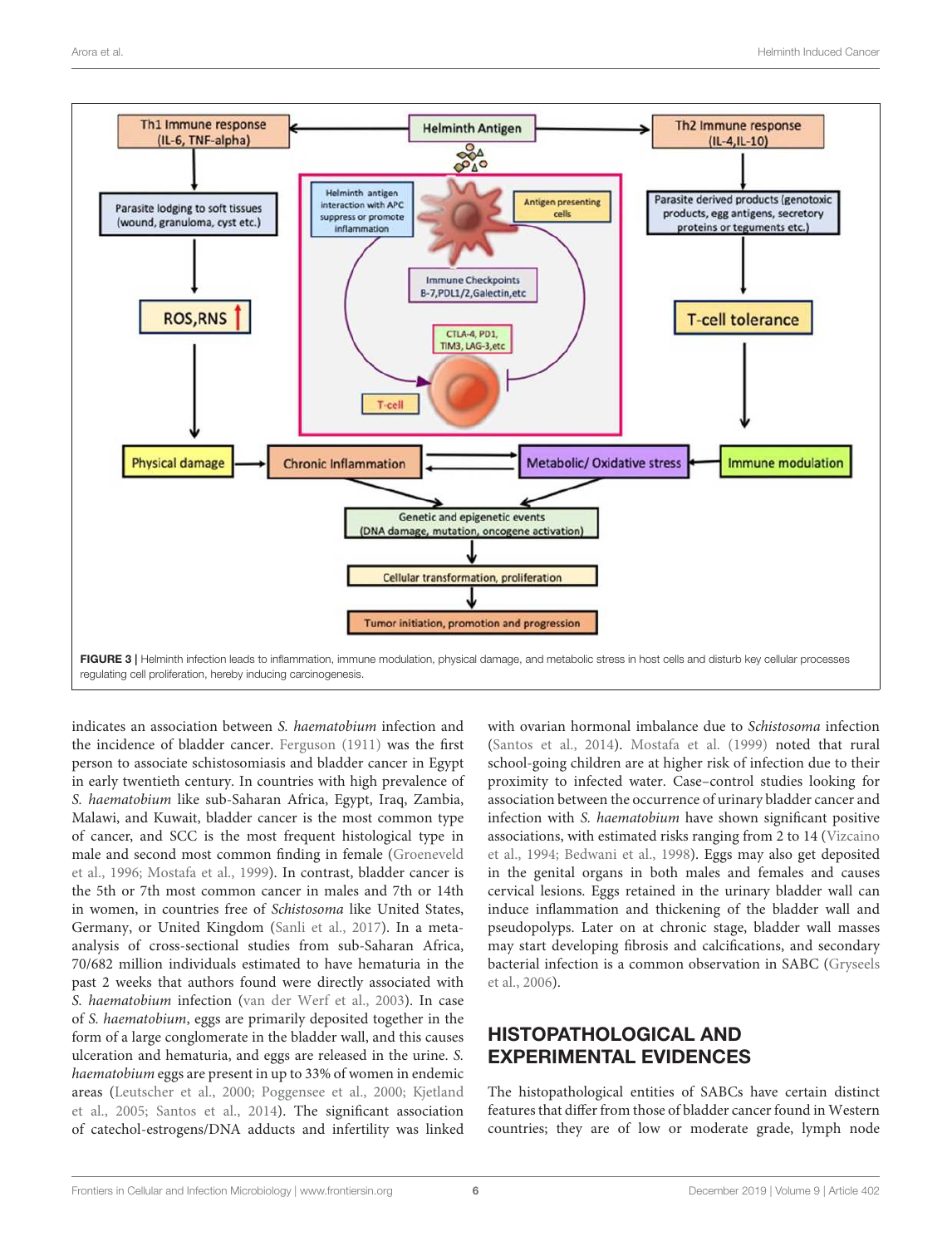metastasis is higher, and their prognosis is also better compared with non-bilharzial bladder (Shokeir, 2004). The presentation of SABC is frequent with symptoms of cystitis, painful micturition frequency, and hematuria  $($ >70%). Urography usually reveals an extensive irregular filling defect in the cystographic phase. In a cross-sectional study from S. haematobium-endemic Msambweni area of Kenya, urine cytology findings among 1,014 residents showed that prevalence of inflammation (39%), hyperkeratosis (30%), metaplasia (33%), and frank atypia (0.4%) were remarkably higher than those in other non-endemic populations (Hodder et al., 2000). It was also reported that infection of S. haematobium was strongly associated with increased risk of cytologic abnormality (2.8-fold relative risk of metaplasia or hyperkeratosis;  $P = 0.001$ ). This parasite has been found to be involved in altering the expression of xenobiotic- and carcinogen-metabolizing enzymes too. In a study from Egypt, free radical level increased significantly (up to 57%) in infected bladder cancer tissues but not in uninfected tissues (Sheweita et al., 2004). They also noticed reduced glutathione-s-transferase and N-nitrosodimethylamine-N-demethylase I activity while increased aryl hydrocarbon hydroxylase activity in SABC.

Different animal models have been studied to understand the role of S. haematobium in inducing SABC. Experimentally infected talapoin monkey (Cercopithecus talapoin), capuchin monkey (Cebus appella), gibbons (Hylobates lar), opossums (Didelphys marsupialis), etc. have been used for this purpose. In all these models, SCC was the end result (Obuyu, 1972; Cheever et al., 1974; Hicks et al., 1980). These types of carcinoma were morphologically similar to those observed in human bladder (Zaghloul and Gouda, 2012), and this further confirms that there is a definite association between S. haematobium and bladder cancer. Development of animal models had helped immensely in understanding of the disease. Fu et al. (2012) developed new mice model by microinjection of purified S. haematobium eggs to bladder wall of mice. These mice consistently developed macrophage-rich granuloma and passed egg consistently for next 3 months. Chala et al. (2017) injected Schistosoma eggs into bladder of mouse to investigate urinary bladder cancer, and they found squamous metaplasia in eggs  $+$  N-nitrosodimethylamine group at 12 weeks but not in any other group and thus introduced a new promising tool to study S. haematobium egginduced urinary bladder cancer. Immunopathological role of S. haematobium antigens is also well-established in inducing cancer via cell cycle control or gene deletion, methylation, and/or mutation in tumor suppressor genes or oncogenes (Warren et al., 1995; Eissa et al., 2000). Several key molecules related with immune activation/suppression had been identified for this infection. The role of PD-1 is also reported in Schistosoma infection. Activation of PD-1 signaling is crucial for CD4+ T cell function. Zhou et al. (2016) found increased expression of PD-1 in CD4+ T cells of infected patients and in spleen, mesenteric lymph nodes, and liver of mice with S. japonicum infection. Blockade of the same resulted in severe liver pathology, suggesting enhanced Th2 cell activity (Zhou et al., 2016). At the same time, this immune modulation by parasite toward Th1 response increases their survival chance. Infection of Schistosoma has been associated with loss of function to p15, p16, and p27 genes due to gene deletion, which are known as tumor suppressor genes; they encode proteins to negatively regulate G(1)-S cell cycle check point (Botelho et al., 2009b; Eissa et al., 2015). In an Egyptian study involving 168 tumor tissues, all the SABCs and SCC cases were having this deletion (Eissa et al., 2000). This observation was further confirmed in a mice model study (Botelho et al., 2009a), when CHO cells treated with S. haematobium total protein were injected in nude mice; all the mice developed cancer and vimentin filaments and were negative for cytokeratin. Another important metabolic enzyme cytochrome P450 (CYP) was also found to be associated with Schistosoma infection outcome (Cardoso et al., 2017). In an African population-based study, 28.5% of Schistosoma-infected patients were carriers of CYP2D6 \*5/\*5 and IL6-174C polymorphisms, and it was associated with increased severity and morbidity of disease, thus confirming their role in cancer induction.

### SUGGESTED MECHANISMS OF *S. HAEMATOBIUM* INDUCED **CARCINOGENESIS**

Numerous mechanisms have been described or suggested for induction of cancer by Schistosoma. However, at present, the available information suggests that this is a multifactorial multistage process that involves several stimulants, chronic inflammation being the center of all these mechanisms. The whole genome sequence of S. haematobium was published in late 2012, which showed 92% sequence identity with S. mansoni (Young et al., 2012). S. haematobium egg deposition in the urinary bladder induces chronic inflammation, irritation, and accumulation of genotoxic products. All these events are associated with increased genomic instability and host cell proliferation thus increasing risk of cancer initiation at the site of inflammation. These mechanisms had been identified by studies done on human tissue samples. The cell cycle regulatory protein p53 was first to be evaluated for its role in SABCs. In a study from Egypt, 92 patients with carcinoma were studied, and base pair substitution in exon 5–8 of the p53 gene was found significantly higher ( $P = 0.003$ ) in SABC (Warren et al., 1995). The role of DNA repair/damaging enzymes was also analyzed. An analysis of samples of bladder tissue and bladder cancer from patients infected with S. haematobium revealed high levels of pro-mutagenic DNA lesions such as O6-methyldeoxyguanosine (Badawi et al., 1994). Moreover, bladder tissue is known to have diminished DNA repair capacity, including decreased O6 alkylguanine-DNA-alkyl-transferase activity. In order to analyze the role of CpG methylation in initiation of SABCs among Egyptian population, 41 samples of cancerous bladder tissue were tested for methylation in 12 cancer-associated genes using polymerase chain reaction. All but two cases had at least one methylated gene; 45% had three or more methylated genes, thus confirming increased epigenetic changes in the urothelium of SABCs (Gutiérrez et al., 2004). This observation confirmed the role of gene methylation in initiation and progression of SABCs. Later studies identified various other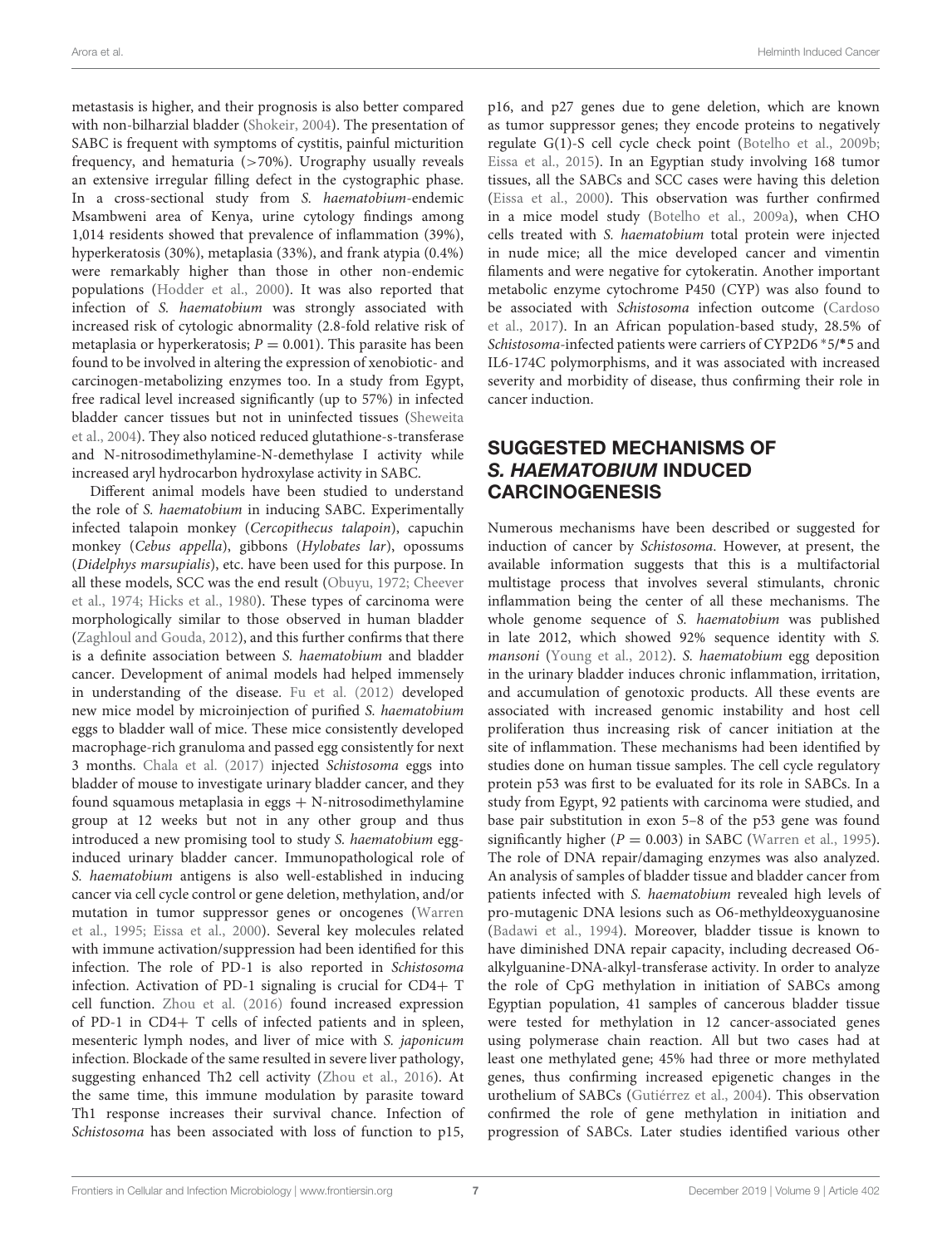molecules/genes involved in cell cycle control or mutations in tumor-suppressor genes/oncogenes associated with occurrence of SABC (Tamimi et al., 1996; Eissa et al., 2000). The role of ROS molecules is also well-established in SABC. Initially, it was reported that in mouse model of Schistosoma, eosinophil cells isolated from experimentally induced granuloma were unable to reduce ferricytochrome-C following propidium monoazide treatment, which suggests increased expression of free radicals in these cells (McCormick et al., 1996). Later, increased expression of inducible nitric oxide synthase (iNOS) and DNA repair enzyme 8-hydroxy-2'-deoxyguanosine was noticed in Schistosoma-infected patients with urothelial carcinoma (Salim et al., 2008). These molecular and cellular changes associated with inflammation make the surrounding cells/tissues prone to subsequent oncogenic stimulation. It has been noticed that on administration of liver carcinogen 2-amino-5-azotoluene in mice, the risk of developing hepatic carcinoma increased in the presence of Schistosoma infection. Similarly, epithelial hyperplasia and metaplasia were found in the bladders of mice that had been infected with S. haematobium after pretreatment with an aromatic amine such as acetylaminofluorene (Hicks et al., 1980) or following a mechanically induced Escherichia coli infection in combination with 2-naphthylamine treatment. All the previously discussed findings suggest the role of Schistosoma in increased susceptibility of host to carcinoma.

### LIVER FLUKES

The fish-borne trematodes such as O. viverrini, Opisthorchis felineus, and C. sinensis are the most widespread liver flukes imposing risk of infection to ∼700 million people worldwide (Keiser and Utzinger, 2009). The highest incidence of liver fluke infections is associated with CCA especially in regions of Eastern Europe, Southeast Asia, China, Thailand, Laos PDR, Vietnam, and Cambodia. The life cycle is similar for both Opisthorchis and Clonorchis species, with snail being the first intermediate host and fish the second intermediate host. The eggs that are ingested by snails (Hydrobiidae, Bithyniidae, and Malaniidae families) go through various developmental stages and release cercariae, which penetrate the second intermediate host, i.e., freshwater fish. More than 130 species of fish can be the second intermediate host, but three most commonly involved species are Cyclocheilichthys, Puntius, and Hampala dispa. The cercariae encyst underneath the fish skin in muscles and form metacercariae. After ingestion of infected undercooked or raw fish, the metaceracariae excyst in the duodenum and then ascend to biliary duct via hepatopancreatic duct and mature into adult worms over a period of a month. The adult worms attach to the mucosa, and host remains asymptomatic for a prolonged period. The disease outcome depends on the parasitic load, location and duration of infection along with host's immuneincompetence (Kaewpitoon et al., 2008). Adult liver fluke usually resides in medium-sized or small intra-hepatic bile ducts of the human biliary tract. This intraductal localization of flukes causes mechanical obstruction, inflammation, adenomatous hyperplasia, and periductal fibrosis or intrahepatic liver cancer.

Pathophysiology and clinical manifestations of these two liver flukes are very similar (Lun et al., 2005; Marcos et al., 2008).

#### EPIDEMIOLOGICAL EVIDENCES

C. sinensis, O. felineus, and O. viverrini are major causative agents of bile duct cancer (CCA) in their endemic areas. The first report of O. viverrini infection came from Thailand in 1915 (Leiper, 1915). Later on, it became endemic to Southeast Asian countries, including Laos, Cambodia, Thailand, Vietnam, and with some sporadic incidences in Malaysia, Singapore, and Philippines (Sripa et al., 2010). In a case report involving autopsy of human infected with the parasite in 1953, it was found to be associated with bile duct and liver cancer (Viranuvatti and Mettitawongse, 1953). In an analysis of data from the National Cancer Registry of Thailand, the proportionate incidence of CCA (3.1) and hepatocellular carcinoma (1.2) was highest in Khon Kaen province in Northeastern Thailand, which coincided with the highest prevalence of O. viverrini infection (Srivatanakul et al., 1988). The prevalence of CCA in infected patients was unusually higher compared with that in people living outside the endemic area in Thailand, and hence, this parasite is considered as an etiological agent for cancer. In another study from the same area, fecal egg count was measured for O. viverrini and compared with the National Cancer Registry of Thailand. The authors found positive association between parasite infection and occurrence of CCA (Sriamporn et al., 2004). In 1874, more than 140 years ago, C. sinensis was first found in the bile duct of a young Chinese man during autopsy in Calcutta, India (McConnell, 1875). At present this parasite infects annually more than 35 million people in countries like Korea, Taiwan, Vietnam, Russia, and almost half of the population of China (Keiser and Utzinger, 2009). In an initial study, 87 adults from a small village of northeast Thailand were screened, and six out of eight adults infected with liver fluke infection were confirmed for CCA by computerized tomography (CT) scan (Elkins et al., 1990). Similarly, in another study from Thailand, enlargement of liver was examined by ultrasonography among residents of 24 highly endemic localities. In a hospital-based study from Korea, 3,080 consecutive patients with gastrointestinal symptoms were studied for prevalence of clonorchiasis. CCA was significantly higher (P = 0.008) in C. sinesis-infected vs. non-infected patients (Kim et al., 2009), suggesting etiological role of C. sinesis in CCA. Among infected adults' indistinct gallbladder wall, gallbladder sludge and enhanced portal vein radicle echoes were most frequent observations, highlighting the importance of infection and its association with frequency and severity of fluke-related hepatobiliary clinical condition (Mairiang et al., 1992).

### SUGGESTED MECHANISMS OF **CARCINOGENESIS**

These parasites, like other pathogens, secrete a lot of factors to modulate host environment in accordance with their specific needs. The whole genome sequencing has provided detailed insight into their life in bile duct and has identified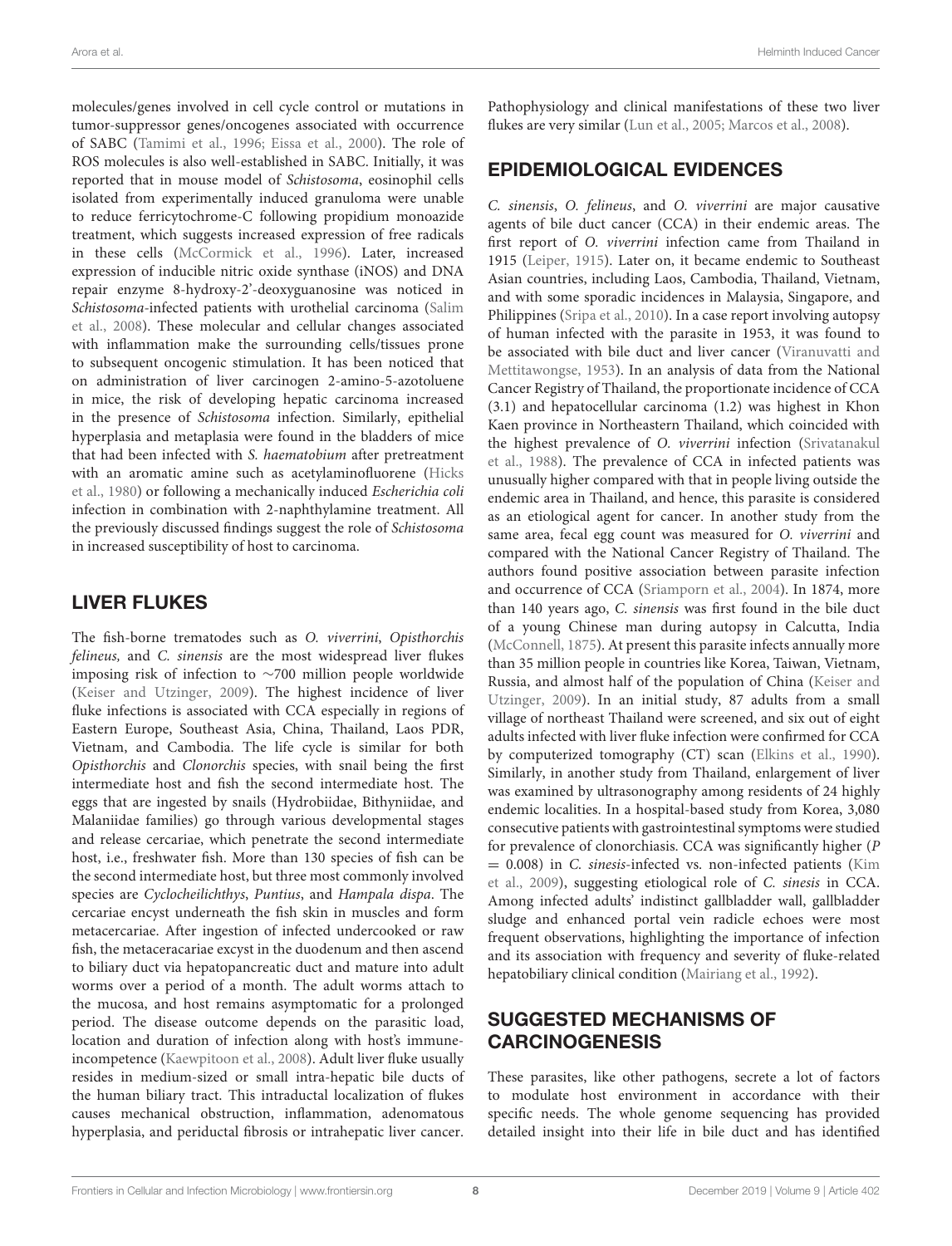several pathways that show that parasite is highly adapted to survive in lipid-rich diet from bile and cholangiocytes (Young et al., 2014). They also identified excretory secretory (ES) proteins in O. viverrini homologs to proteins capable of preventing interaction of LPS with TLR4. The association of these two parasitic infections with cancer has been studied in several experimental animal models, but these studies failed to provide direct evidence that infection with liver flukes alone is carcinogenic. So, three mechanisms have been proposed for CCA induction by O. viverrini: (1) feeding activities of parasite causes mechanical damage to biliary epithelia, (2) infection-related inflammation/mutations, and (3) toxic effect of parasite molecules, specially ES (Sripa et al., 2012a). In O. viverrini infection associated carcinoma, the epithelial lining of the cholangiocytes has been found to be associated with excretory/secretory proteins of O. viverrini (Sripa and Kaewkes, 2000; Pinlaor et al., 2009; Smout et al., 2009). The host cell internalizes excretory/secretory protein via clathrin caveolae endocytic pathway and induces inflammation by upregulating TLR4 on cholangiocytes that leads to release of IL6 and IL8 cytokines (Ninlawan et al., 2010). Therefore, ES proteins are suspected to be the antigens for CCA due to associated inflammation (Chaiyadet et al., 2015). In a study from Thailand, Sripa et al. (2012b) investigated the relationship between plasma levels of IL-6 and the risk of developing advanced fibrosis and bile duct cancer due to chronic Opisthorchis infection and found 58 times higher IL-6 concentration in plasma of individuals with advanced fibrosis compared with age, sex, and nearest-neighbor matched controls. They also noticed 221 times higher IL-6 concentration in individuals with bile duct cancer than controls. This chronic inflammation induces increase in oxidative stress through the formation of DNA damage lesions in the bile duct epithelial cells. Chan-On et al. (2013) used exosome sequencing to identify distinct mutational pattern between O. viverrini-infected and non-infected CCA among patients from Asia and Europe. The number of average somatic mutations burden per tumor was higher in infected CCA (26) compared with non-infected (16), suggesting nonliver fluke-mediated risk factors had lower mutagenic potential. Recently, Jusakul et al. (2017) performed a large-scale whole genome sequencing of 489 patients with CCA from 10 countries including fluke-positive and fluke-negative tumors. They identified distinct pathways of tumorigenesis in flukeinfected tumor, where it is initiated by genome-wide epigenetic derangement and subsequent spontaneous 5-methylcytosine deamination and CpG > TpG mutations. In contrast, in noninfected CCA, intrinsic genetic mutations are an initiating event followed by DNA methylation. Using the hamster model, researchers from Thailand (Pinlaor et al., 2004) performed a time course study of formation of 8-nitroguanine and 8-oxo-7,8 dihydro-2'-deoxyguanosine, iNOs expression and nitric oxide production, and their pathological effect. They demonstrated that repeated infections with O. viverrini leads to increased iNOS expression and proliferating cell nuclear antigen accumulation in the epithelial cells of bile duct from day 90 onward. This finding further supports the notion that inflammation-mediated DNA damage of the cells leads to CCA. In a recent animal

model study, novel oxysterol-like metabolites were detected by liquid chromatography–mass spectroscopy in egg and adult parasite and same oxyseterol-like metabolites and DNA adduct were detected in bile of infected hamsters suggesting infection associated chromosomal lesions in host cells (Gouveia et al., 2017). They also noticed precancerous lesion conducive of malignancy like enlargement of liver, inflammation with severe periductal fibrosis, and biliary tract neoplasia by histology. Apart from direct effect of this parasite, it was also reported that these parasites increase susceptibility of host to secondary bacterial infections. In a study from Thailand, O. viverrini was found to be associated with H. pylori coinfection in patients with CCA (Deenonpoe et al., 2017).

#### CESTODES AND NEMATODES

Several species of cestodes infect humans (T. solium, T. saginata, T. asiatica, Hymenolepis, etc.) and some of them like Echinococcus and T. solium can induce severe illness. Among cestodes, Taenia spp. make one of the most important class, as T. solium and T. saginata both have large endemic areas and infect several million people per year.

T. solium is a pork parasite; when infected pork carrying Taenia cysts is consumed (undercooked/raw), it causes taeniasis in humans (Prasad et al., 2008). Sometimes, these eggs either through contaminated vegetables or water find their way back to humans, and when ingested, they hatch and, through vascular routes, lodge into different parts of the body causing diseases like cysticercosis (skeletal muscles), ocular NCC (retina), or NCC (CNS). In CNS, it may remain innocuous for a prolonged period of time (maybe 3–4 years) without causing any apparent clinical symptoms. Later, in symptomatic phase, it causes seizures, which may be life-threating in rare cases. As in other helminthic infections, the cysts of parasite are associated with chronic inflammation at the site of infection or cyst lodging. Chronic inflammation in host tissues is a common feature of helminth infections and plays an important role in carcinogenesis induction by parasite. The longer the inflammation, the higher the risk of associated carcinogenesis, as immune cells (neutrophils, macrophages, eosinophils, etc.) generate large amounts of inflammatory cytokines, prostaglandins, and free radicals in the form of reactive oxygen and nitrogen species, which promote genetic instability and malignant transformation of cells. However, there are very few reports available suggesting the role of cestodes in carcinogenesis and that too involve T. solium studies only.

In an autopsy file-based study from Mexico, authors found more frequent NCC incidence in cases with malignant hematological diseases than in controls ( $P = 0.01$ ) with odds ratio 3.54, thus strongly suggesting association of NCC and malignancy (Herrera et al., 1999). In another study, frequency of chromosomal aberration for chromosomes 7, 11, and 14 was analyzed using chromosome painting technique in lymphocytes from 10 NCC patients and control (Herrera et al., 2001). There was a significantly higher ( $P = 0.002$ ) translocation frequency for these chromosomes in patients with NCC, where persistent T.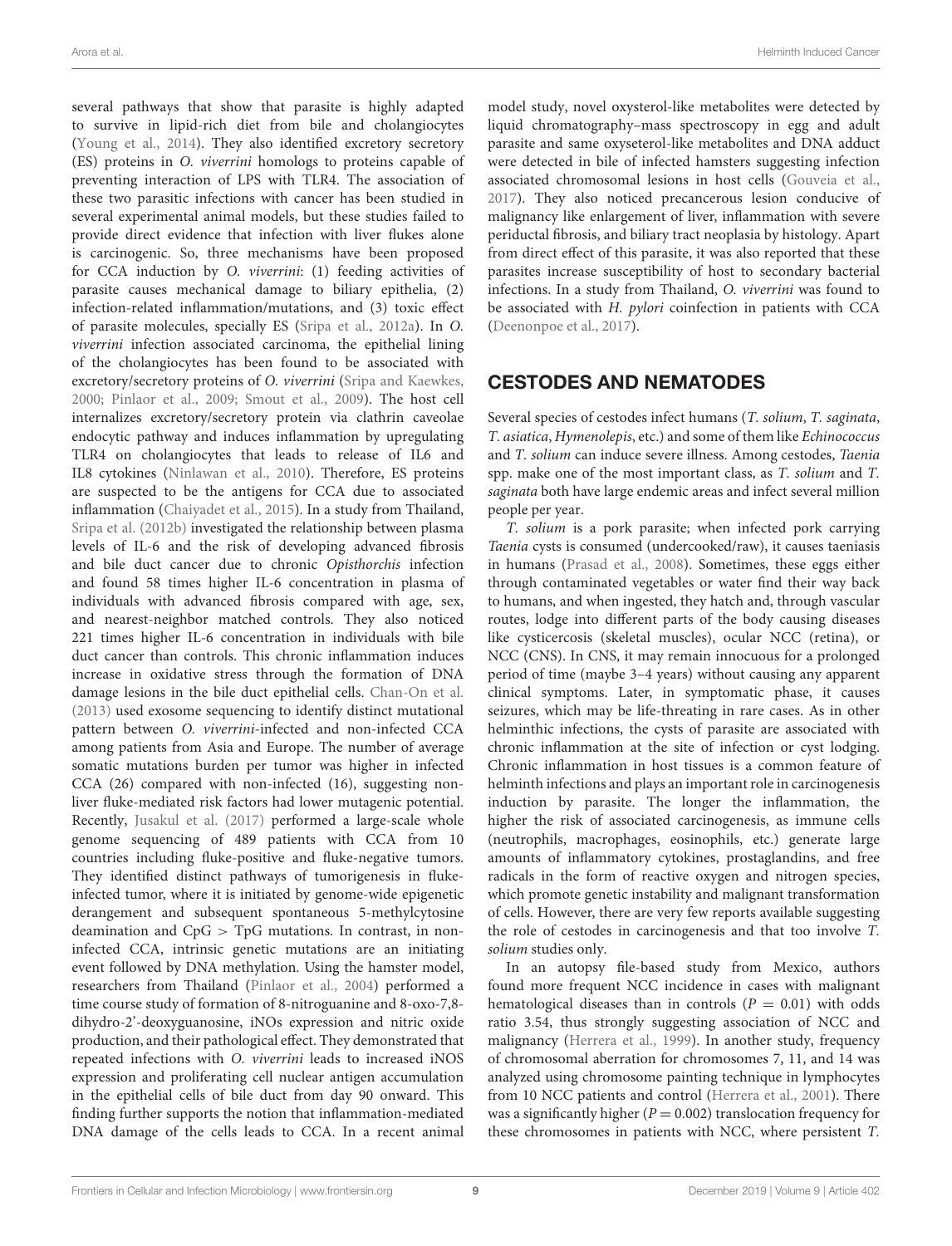solium antigen exposure that can cause chromosome instability was observed. Later, the same group reported an increased DNA damage in human lymphocyte when cultured with T. solium metacestode protein (Herrera et al., 2003). This finding shows strong association between Taenia infection and higher cancer risk. In another study from Brazil, effect of vesicular fluid and saline extract of T. solium metacestode was examined for its carcinogenic potential on Drosophila melanogaster wing somatic mutation and recombination test (SMART) (Silva et al., 2006). Both the test compounds were found genotoxic in both the cases. However, there is still no consensus in the scientific community regarding association of Taenia with cancer, and it needs to be further explored using new and advanced tools.

There are some reports of association of Trichomonas crassiceps with cancer occurrence, mainly in immunosuppressed individuals. However, when its role in cancer was evaluated in a mice model study after methyl-nitrosourea exposure, only 35% of infected mice developed lymphoma, in contrast with 50% of control non-infected animals (Ordoñez et al., 2003), thus ruling out any association. However, surprisingly, recently, there was a report of presence of this parasite in soft tissue tumor (Roesel et al., 2014) in an immunocompetent patient. As this infection happens only with immunosuppressed individual, this new report draws the need of a detailed study about its role in cancer with modern tools.

Similarly, not much is known about the role of nematodes in carcinogenesis. In one study, ES products from six species of nematodes were found to affect the cell proliferation of HT29- D4 and HGT-1 cell lines in vitro (Huby et al., 1995). ES products from Trichostrongylus colubriformis have been shown to induce cell proliferation in three epithelial intestinal cell lines (RIC, IEC-6, IRD-98) and in epithelial kidney cells (MDCK) (Huby et al., 1999). There are few case reports on the role of Spirocerca lupi in esophageal carcinoma of dogs (Banga et al., 2005). In contrast, infection or crude extract of Trichinella spiralis has been shown to have a protective role in carcinogenesis (Wang et al., 2009). Similarly, E. granulosus and Fasciola hepatica infection also has been associated with antitumor effect (Ferreira et al., 2018; Rostami Rad et al., 2018); however, the detailed mechanism is still illusive. Thus, the field is still wide open for further exploration before ascertaining their role in cancer.

# CONCLUSIONS AND PERSPECTIVES

Despite mass deworming, the nuisance of intestinal infection is still a major public health concern, and its prevalence in some areas is increasing. There is a good chance that this mass deworming exercise will create drug-resistant strains, as only Praziquantel (PZQ)/Albandazole is used for this purpose, escalating the chance of helminth-associated chroming inflammation. It is estimated that chronic infection with biological agents (viral, bacterial, and parasitic) or other conditions with chronic inflammation contributes ∼25% of all cancer cases worldwide. As with other cases, helminthinduced carcinogenesis is a complex process, which may involve several different mechanisms, but chronic inflammation is a key feature. This chronic inflammation may subsequently generate a microenvironment that might be conducive for the initiation and development of cancer. Association between parasitic infections and occurrence of cancers in humans is well-established only for some parasites. S. haematobium, O. viverrini, and C. sinensis are highly carcinogenic, while other species of the genera Opisthorchis (O. felineus) and Schistosoma (S. japonicum) have carcinogenic potential, but their role in carcinogenesis is not yet well-established. These helminths induce carcinogenesis in surrounding tissues primarily by three mechanisms, chronic inflammation, metabolic oxidative stress induced by parasitic products, and host tissue damage during parasite growth and development, along with the active wound healing. However, detailed understanding of host–parasite relationships, metabolic stress, effect of/on microbiome, functional consequences of parasitic, and host and environmental factors is still in nascent stage and requires a lot of attention from scientific community.

Immune metabolism is a new area that needs to be explored to understand immunopathogensis of diseases in a new light, this is especially important for helminthic diseases due to their strong immune-modulatory properties. Several studies have shown an inverse relationship between helminth infection and inflammatory disorders such as autoimmunity, allergies, diabetes, and inflammatory bowel disease (Aravindhan et al., 2010; Wiria et al., 2012). Wiria et al. (2013) found a negative association between risk factors (body mass index, waist-to-hip ratio, and lipid levels) of cardiovascular diseases and intestinal helminth infections. At the same time, metabolic changes/stress can lead to changes in immune cells' behavior and make them directed to chronic inflammation (Russell et al., 2019). Detailed study on this aspect of helminths is much needed.

Study of host manipulation by parasites had seen rapid growth with constant increasing interest of the scientific community, but the progress looks falter when we look for how parasite manipulate behavior (Herbison et al., 2018). Helminths not only promote inflammation, but they also have products that are antitumor in nature. Studies are going on to identify these products and their mechanisms. A detailed review of this aspect of helminth infection is described in the review by Callejas et al. (2018). Identifying factors that manipulate and associating them with gene expression shifts in parasite and changes in host will be the future direction for improvement of understanding. Another important aspect, which is generally overlooked in case of parasitic infection, is their effect on host microbiome. These helminths co-habitat the same niche as of microbiome of host, and the interactions between parasite and microbiome play important roles in outcome of infection. Of late, it is also evident that these parasites change the gut microbiome of host (Zhao et al., 2019), and altered gut microbiome is protective to the occurrence of gut-associated tumor or inflammatory disorder (Holzscheiter et al., 2014). Mice treated with antibiotics and anti-mycotics to deplete the host microbiome after Schistosoma infection had significantly less inflammation of intestine and decreased development of granuloma (Holzscheiter et al., 2014). In a recent study, among children from Zimbabwe treated with PZQ for S. haematobium, the diversity of gut microbiome was significantly different among infected and uninfected and was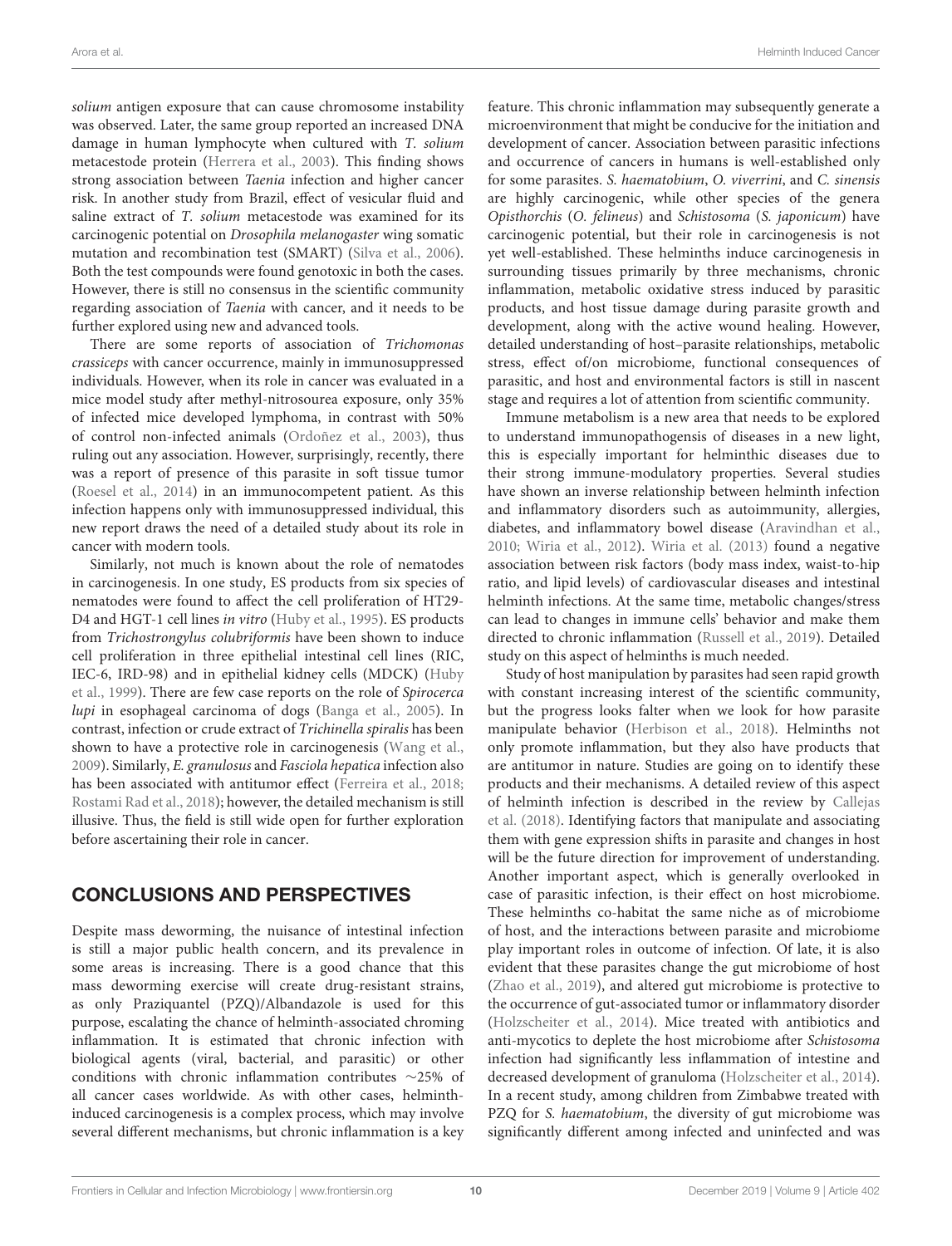not related to PZQ treatment (Kay et al., 2015). These studies underline the importance of parasites and associated alteration in microbiota in their pathogenesis and serve as groundwork for future systematic studies to understand the intricate relationship of host and different helminths. A detailed review of biomarkers and role of microbiome is published by Scholte et al. (2018). In this review, the emphasis was on the need of a detailed study of phylogenetic and molecular evolutionary markers to understand the role of host parasite proteins and genes to identify new biomarkers.

Of late, it is well-established that these helminths make immune system suppressed or more inclined to Th2 response and promote secondary infection of other biological carcinogens (specially viruses). It will be interesting to have more knowledge of this relationship. Studies aiming for the identification of carcinogenic parasitic factors (metabolites, microRNAs, immune cell check point regulators, secretory proteins, etc.) and the related host cell mechanisms/signaling pathways that lead to tumorigenesis are much necessitated for proper understanding of this association. It will be very interesting to explore the role of non-coding RNAs, either secreted by parasite or synthesized by host cells, in cancer initiation (Arora et al., 2017). Detailed study of metabolic changes induced by these parasitic infections as well as metabolites

#### **REFERENCES**

- Araujo, S. B. L., Braga, M. P., Brooks, D. R., Agosta, S. J., Hoberg, E. P., von Hartenthal, F. W., et al. (2015). Understanding host-switching by ecological fitting. PLoS ONE 10:e0139225. doi: 10.1371/journal.pone.0139225
- Aravindhan, V., Mohan, V., Surendar, J., Muralidhara, R. M., Pavankumar, N., Deepa, M., et al. (2010). Decreased prevalence of lymphatic filariasis among diabetic subjects associated with a diminished proinflammatory cytokine response (CURES 83). PLoS Negl. Trop. Dis. 4: e707. doi: 10.1371/journal.pntd.0000707
- Arora, N., Tripathi, S., Singh, A. K., Mondal, P., Mishra, A., and Prasad, A. (2017). Micromanagement of immune system: role of miRNAs in helminthic infections. Front. Microbiol. 8:586. doi: 10.3389/fmicb.2017.00586
- Assunção, L. S., Magalhães, K. G., Carneiro, A. B., Molinaro, R., Almeida, P. E., Atella, G. C., et al. (2017). Schistosomal-derived lysophosphatidylcholine triggers M2 polarization of macrophages through PPARγ dependent mechanisms. Biochim. Biophys. Acta. 62, 246–254. doi: 10.1016/j.bbalip.2016.11.006
- Badawi, A. F., Cooper, D. P., Mostafa, M. H., Aboul-Azm, T., Barnard, R., Margison, G. P., et al. (1994). O6-alkylguanine-DNA alkyltransferase activity in schistosomiasis-associated human bladder cancer. Eur. J. Cancer 30A, 1314–1319. doi: 10.1016/0959-8049(94)90180-5
- Banga, H. S., Singh, G., Brar, A. P., and Brar, R. S. (2005). Spirocerca lupi-induced fibroma of esophagus in a dog. Indian Vet. J. 82, 780–781.
- Barral-Netto, M., Cheever, A. W., Lawley, T. J., and Ottesen, E. A. (1983). Cellmediated and humoral immune responses in capuchin monkeys infected with Schistosoma japonicum or Schistosoma mansoni. Am. J. Trop. Med. Hyg. 32, 1335–1343. doi: 10.4269/ajtmh.1983.32.1335
- Bedwani, R., Renganathan, E., El Kwhsky, F., Braga, C., Abu Seif, H. H., Abul Azm, T., et al. (1998). Schistosomiasis and the risk of bladder cancer in Alexandria, Egypt. Br. J. Cancer 77, 1186–1189. doi: 10.1038/bjc.1998.197
- Botelho, M., Ferreira, A. C., Oliveira, M. J., Domingues, A., Machado, J. C., and da Costa, J. M. (2009b). Schistosoma haematobium total antigen induces increased proliferation, migration and invasion, and decreases apoptosis of normal epithelial cells. Int. J. Parasitol. 39, 1083–1091. doi: 10.1016/j.ijpara.2009.02.016

synthesized by them that lead to cancer may give better target for therapeutic intervention of parasite-induced cancer. An improved understanding of these mechanistic pathways and identification of key molecular factors linking inflammation to cancer may ultimately provide molecular targets for prompt and early detection, prevention, and therapy of inflammationassociated cancers.

# AUTHOR CONTRIBUTIONS

NA, RKa, ST, FA, RKu, AM, and AP deigned the manuscript. NA, RKa, ST, FA, RKu, and AP wrote the manuscript. NA, AM, and AP drafted and critically evaluated the manuscript.

#### FUNDING

NA, RKa, and FA are supported by doctor of philosophy studentship from the Indian Institute of Technology Mandi. AP and ST acknowledge financial support from Ramalingaswami Fellowship, Department of Biotechnology, Government of India, New Delhi. AP was supported through research grants BT/PR26841/MED/122/121/2017 Department of Biotechnology, Government of India, New Delhi and ECR/2016/000817/LS from SERB, New Delhi.

- Botelho, M., Oliveira, P., Gomes, J., Gartner, F., Lopes, C., da Costa, J. M., et al. (2009a). Tumourigenic effect of Schistosoma haematobium total antigen in mammalian cells. Int J Exp. Pathol. 90, 448–453. doi: 10.1111/j.1365-2613.2009.00650.x
- Botelho, M. C., Ribeiro, R., Vale, N., Oliveira, P., Medeiros, R., Lopes, C., et al. (2012). Inactivation of estrogen receptor by Schistosoma haematobium total antigen in bladder urothelial cells. Oncol. Rep. 27, 356–362. doi: 10.3892/or.2011.1552
- Botelho, M. C., Vale, N., Gouveia, M. J., Rinaldi, G., Santos, J., Santos, L. L., et al. (2013). Tumour-like phenotypes in urothelial cells after exposure to antigens from eggs of Schistosoma haematobium: an oestrogen-DNA adducts mediated pathway? Int. J. Parasitol. 43, 17–26. doi: 10.1016/j.ijpara.2012.10.023
- Bouvard, V., Baan, R., Straif, K., Grosse, Y., Secretan, B., El Ghissassi, F., et al. (2009). A review of human carcinogens–part B: biological agents. Lancet Oncol. 10, 321–322. doi: 10.1016/S1470-2045(09)70096-8
- Brindley, P. J., da Costa, J. M., and Sripa, B. (2015). Why does infection with some helminths cause cancer? Trends Cancer 1, 174–182. doi: 10.1016/j.trecan.2015.08.011
- Brindley, P. J., and Loukas, A. (2017). Helminth infection-induced malignancy. PLoS Pathog. 13:e1006393. doi: 10.1371/journal.ppat.1006393
- Callejas, B. E., Martínez-Saucedo, D., and Terrazas, L. I. (2018). Parasites as negative regulators of cancer. Biosci Rep. 38:BSR20180935. doi: 10.1042/BSR20180935
- Cardoso, R., Lacerda, P. C., Costa, P. P., Machado, A., Carvalho, A., Bordalo, A., et al. (2017). Estrogen metabolism-associated CYP2D6 and IL6-174G/C polymorphisms in Schistosoma haematobium infection. Int. J. Mol. Sci.18:2560. doi: 10.3390/ijms18122560
- Cézilly, F., Thomas, F., Médoc, V., and Perrot-Minnot, M. J. (2010). Hostmanipulation by parasites with complex life cycles: adaptive or not? Trends Parasitol. 6, 311–317. doi: 10.1016/j.pt.2010.03.009
- Chaiyadet, S., Smout, M., Johnson, M., Whitchurch, C., Turnbull, L., Kaewkes, S., et al. (2015). Excretory/secretory products of the carcinogenic liver fluke are endocytosed by human cholangiocytes and drive cell proliferation and IL6 production. Int. J. Parasitol. 45, 773–781. doi: 10.1016/j.ijpara.2015. 06.001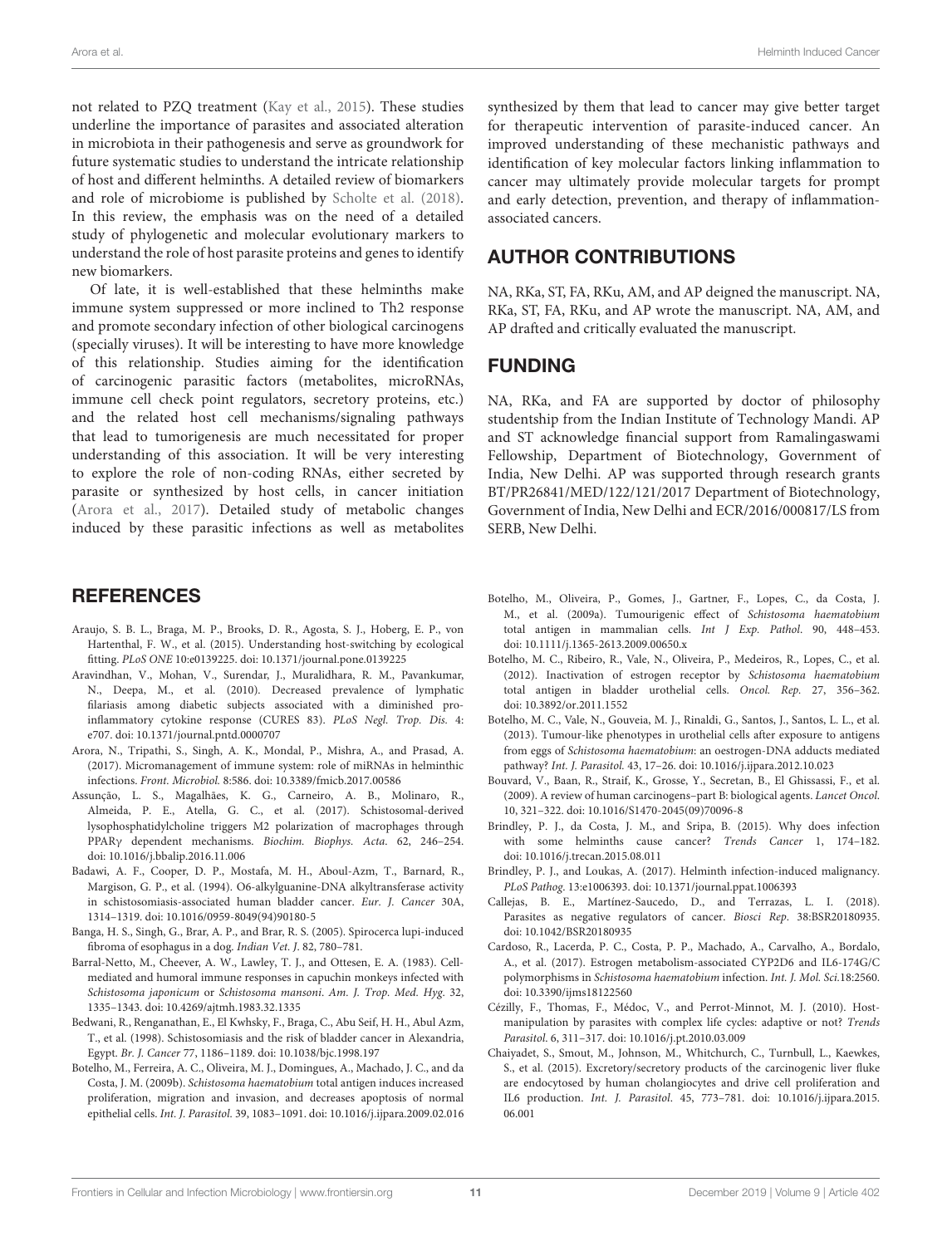- Chala, B., Choi, M. H., Moon, K. C., Kim, H. S., Kwak, C., and Hong, S. T. (2017). Development of urinary bladder pre-neoplasia by Schistosoma haematobium eggs and chemical carcinogen in mice. Korean J. Parasitol. 55, 21–29. doi: 10.3347/kjp.2017.55.1.21
- Chan-On, W., Nairismägi, M. L., Ong, C. K., Lim, W. K., Dima, S., Pairojkul, C., et al. (2013). Exome sequencing identifies distinct mutational patterns in liver fluke-related and non-infection-related bile duct cancers. Nat. Genet. 45, 1474–1478. doi: 10.1038/ng.2806
- Cheever, A. W., Kuntz, R. E., June, B., Moore, J. A., and Huang, T. A. O. C. (1974). Schistosomiasis haematobia in African, Hamadryas, and Gelada baboons. Am. J. Trop. Med. Hyg. 23, 429–448. doi: 10.4269/ajtmh.1974.23.429
- Colley, D. G. (2000). Parasitic diseases: opportunities and challenges in the 21st century. Mem. Inst. Oswaldo Cruz 95(suppl. 1), 79–87. doi: 10.1590/S0074-02762000000700015
- Colley, D. G., Bustinduy, A. L., Secor, W. E., and King, C. H. (2014). Human schistosomiasis. Lancet. 383, 2253–2264. doi: 10.1016/S0140-6736(13)61949-2
- Correia da Costa, J. M., Vale, N., Gouveia, M. J., Botelho, M. C., Sripa, B., Santos, L. L., et al. (2014). Schistosome and liver fluke derived catechol-estrogens and helminth associated cancers. Front. Genet. 5:444. doi: 10.3389/fgene.2014.00444
- de Martel, C., Ferlay, J., Franceschi, S., Vignat, J., Bray, F., Forman, D., et al. (2012). Global burden of cancers attributable to infections in 2008: a review and synthetic analysis. Lancet Oncol. 13, 607–615. doi: 10.1016/S1470-2045(12)70137-7
- Deenonpoe, R., Mairiang, E., Mairiang, P., Pairojkul, C., Chamgramol, Y., Rinaldi, G., et al. (2017). Elevated prevalence of Helicobacter species and virulence factors in opisthorchiasis and associated hepatobiliary disease. Sci. Rep. 7:42744. doi: 10.1038/srep42744
- Eissa, S., Ali-Labib, R., and Khalifa, A. (2000). Deletion of p16 and p15 genes in schistosomiasis-associated bladder cancer (SABC). Clin. Chim. Acta 300, 159–169. doi: 10.1016/S0009-8981(00)00317-X
- Eissa, S., Matboli, M., Shawky, S., and Essawy, N. O. (2015). Urine biomarkers of schistosomiais and its associated bladder cancer. Expert Rev. Anti Infect. Ther. 13, 985–993. doi: 10.1586/14787210.2015.1051032
- Elkins, D. B., Haswell-Elkins, M. R., Mairiang, E., Mairiang, P., Sithithaworn, P., Kaewkes, S., et al. (1990). A high frequency of hepatobiliary disease and suspected cholangiocarcinoma associated with heavy Opisthorchis viverrini infection in a small community in north-east Thailand. Trans. R. Soc. Trop. Med. Hyg. 84, 715–719. doi: 10.1016/0035-9203(90)90159-C
- Ferguson, A. R. (1911). Associated bilharziasis and primary malignant disease of the urinary bladder with observations on a series of forty cases. J. Pathol. Bacteriol. 16, 76–94. doi: 10.1002/path.1700160107
- Ferlay, J., Colombet, M., Soerjomataram, I., Mathers, C., Parkin, D. M., Piñeros, M., et al. (2019). Estimating the global cancer incidence and mortality in 2018: GLOBOCAN sources and methods. Int. J. Cancer144, 1941–1953. doi: 10.1002/ijc.31937
- Ferreira, S., Fernandes, R., and Botelho, M. C. (2018). Fasciola hepatica extract induces cell death of mammalian cells. antiinfect Agents 16, 144–146. doi: 10.2174/1570180815666180531102555
- Fu, C. L., Odegaard, J. I., Herbert, D. R., and Hsieh, M. H. (2012). A novel mouse model of Schistosoma haematobium egg-induced immunopathology. PLoS Pathog. 8:e1002605. doi: 10.1371/journal.ppat.1002605
- Global Burden of Disease Study 2013 Collaborators (2015). Global, regional, and national incidence, prevalence, and years lived with disability for 301 acute and chronic diseases and injuries in 188 countries, 1990-2013: a systematic analysis for the Global Burden of Disease Study 2013. Lancet. 386, 743–800. doi: 10.1016/S0140-6736(15)60692-4
- Gouveia, M. J., Pakharukova, M. Y., Laha, T., Sripa, B., Maksimova, G. A., Rinaldi, G., et al. (2017). Infection with Opisthorchis felineus induces intraepithelial neoplasia of the biliary tract in a rodent model. Carcinogenesis 38, 929–937. doi: 10.1093/carcin/bgx042
- Gouveia, M. J., Santos, J., Brindley, P. J., Rinaldi, G., Lopes, C., Santos, L. L., et al. (2015). Estrogen-like metabolites and DNA-adducts in urogenital schistosomiasis-associated bladder cancer. Cancer Lett. 359, 226–232. doi: 10.1016/j.canlet.2015.01.018
- Groeneveld, A. E., Marszalek, W. W., and Heyns, C. F. (1996). Bladder cancer in various population groups in the greater Durban area of Kwazulu-Natal, South Africa. Br. J. Urol. 78, 205–208. doi: 10.1046/j.1464-410X.1996.09310.x
- Gryseels, B., Polman, K., Clerinx, J., and Kestens, L. (2006). Human schistosomiasis. Lancet 368, 1106–1118. doi: 10.1016/S0140-6736(06)69440-3
- Gutiérrez, M. I., Siraj, A. K., Khaled, H., Koon, N., El-Rifai, W., and Bhatia, K. (2004). CpG island methylation in Schistosoma- and non-Schistosoma-associated bladder cancer. Mod. Pathol. 17, 1268–1274. doi: 10.1038/modpathol.3800177
- Herbison, R., Lagrue, C., and Poulin, R. (2018). The missing link in parasite manipulation of host behaviour. Parasit. Vectors 11:222. doi: 10.1186/s13071-018-2805-9
- Herrera, L. A., Benita-Bordes, A., Sotelo, J., Chávez, L., Olvera, J., Rascón, A., et al. (1999). Possible relationship between neurocysticercosis and hematological malignancies. Arch. Med. Res. 30, 154–158. doi: 10.1016/S0188-0128(98)00027-X
- Herrera, L. A., Ramirez, T., Rodríguez, U., Corona, T., Sotelo, J., Lorenzo, M., et al. (2000). Possible association between Taenia solium cysticercosis and cancer: increased frequency of DNA damage in peripheral lymphocytes from neurocysticercosis patients. Trans. R. Soc. Trop. Med. Hyg. 94, 61–65. doi: 10.1016/S0035-9203(00)90441-3
- Herrera, L. A., Rodríguez, U., Gebhart, E., and Ostrosky-Wegman, P. (2001). Increased translocation frequency of chromosomes 7, 11 and 14 in lymphocytes from patients with neurocysticercosis. Mutagenesis 16, 495–497. doi: 10.1093/mutage/16.6.495
- Herrera, L. A., Tato, P., Molinari, J. L., Pérez, E., Domínguez, H., and Ostrosky-Wegman, P. (2003). Induction of DNA damage in human lymphocytes treated with a soluble factor secreted by Taenia solium metacestodes. Teratog Carcinog. Mutagen. 1, 79–83. doi: 10.1002/tcm.10063
- Hicks, R. M., James, C., and Webbe, G. (1980). Effect of Schistosoma haematobium and N-butyl-N-(4-hydroxybutyl) nitrosamine on the development of urothelial neoplasia in the baboon. Br. J. Cancer 42, 730–755. doi: 10.1038/bjc.1980.308
- Hodder, S. L., Mahmoud, A. A., Sorenson, K., Weinert, D. M., Stein, R. L., Ouma, J. H., et al. (2000). Predisposition to urinary tract epithelial metaplasia in Schistosoma haematobium infection. Am. J. Trop. Med. Hyg. 63, 133–138. doi: 10.4269/ajtmh.2000.63.133
- Holzscheiter, M., Layland, L. E., Loffredo-Verde, E., Mair, K., Vogelmann, R., and Langer, R., et al. (2014). Lack of host gut microbiota alters immune responses and intestinal granuloma formation during schistosomiasis. Clin. Exp. Immunol. 175, 246–257. doi: 10.1111/cei.12230
- Huby, F., Hoste, H., Mallet, S., Fournel, S., and Nano, J. L. (1995). Effects of the excretory/secretory products of six nematode species, parasites of the digestive tract, on the proliferation of HT29-D4 and HGT-1 cell lines. Epithelial Cell Biol. 4, 156–162.
- Huby, F., Nano, J. L., Mallet, S., and Hoste, H. (1999). Effects of the excretory/secretory products of Trichostrongylus colubriformis on the growth of different cell lines. Int. J. Parasitol. 29, 697–702. doi: 10.1016/S0020-7519(99)00014-4
- IARC (2012). Biological agents. Volume 100 B. A review of human carcinogens. IARC Monogr. Eval. Carcinog. Risks Hum. 100(Pt B), 1–441.
- Jovanovic, K., Siebeck, M., and Gropp, R. (2014). The route to pathologies in chronic inflammatory diseases characterized by T helper type 2 immune cells. Clin. Exp. Immunol. 78, 201–211. doi: 10.1111/cei.12409
- Jusakul, A., Cutcutache, I., Yong, C. H., Lim, J. Q., Huang, M. N., Padmanabhan, N., et al. (2017). Whole-genome and epigenomic landscapes of etiologically distinct subtypes of cholangiocarcinoma. Cancer Discov. 7, 1116–1135. doi: 10.1158/2159-8290.CD-17-0368
- Kaewpitoon, N., Kaewpitoon, S. J., and Pengsaa, P. (2008). Food-borne parasitic zoonosis: distribution of trichinosis in Thailand. World J. Gastroenterol. 14, 3471–3475. doi: 10.3748/wjg.14.3471
- Kay, G. L., Millard, A., Sergeant, M. J., Midzi, N., Gwisai, R., and Mduluza, T., et al. (2015). Differences in the faecal microbiome in Schistosoma haematobium infected children vs. uninfected children. PLoS Negl Trop Dis. 9:e0003861. doi: 10.1371/journal.pntd.0003861
- Keiser, J., and Utzinger, J. (2009). Food-borne trematodiases. Clin. Microbiol. Rev. 22, 466–483. doi: 10.1128/CMR.00012-09
- Khuntikeo, N., Loilome, W., Thinkhamrop, B., Chamadol, N., and Yongvanit, P. (2016). A comprehensive public health conceptual framework and strategy to effectively combat cholangiocarcinoma in Thailand. PLoS Negl Trop Dis. 21:10:e0004293. doi: 10.1371/journal.pntd.0004293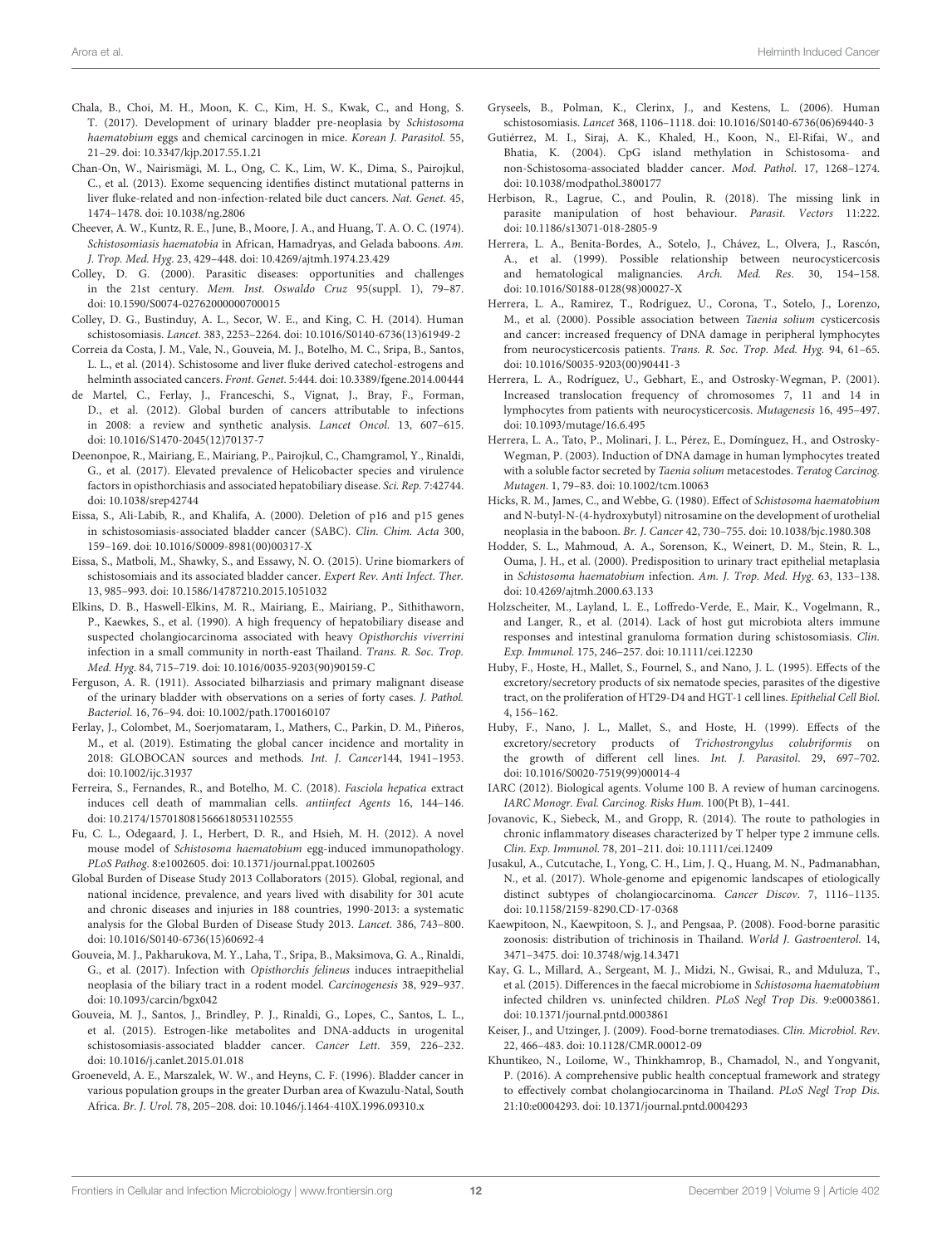- Kim, H. G., Han, J., Kim, M. H., Cho, K. H., Shin, I. H., Kim, G. H., et al. (2009). Prevalence of clonorchiasis in patients with gastrointestinal disease: a Korean nationwide multicenter survey. World J. Gastroenterol. 15, 86–94. doi: 10.3748/wjg.15.86
- Kjetland, E. F., Ndhlovu, P. D., Mduluza, T., Gomo, E., Gwanzura, L., Mason, P. R., et al. (2005). Simple clinical manifestations of genital Schistosoma haematobium infection in rural Zimbabwean women. Am. J. Trop. Med. Hyg. 72, 311–319. doi: 10.4269/ajtmh.2005.72.311
- Leiper, R. T. (1915). Notes of the occurrence of parasites presumably rare in man. J. R. Army Med. Corps 24, 569–575.
- Leutscher, P., Ramarokoto, C. E., Reimert, C., Feldmeier, H., Esterre, P., and Vennervald, B. J. (2000). Community-based study of genital schistosomiasis in men from Madagascar. Lancet 355, 117–118. doi: 10.1016/S0140-6736(99)04856-4
- Lim, M. K., Ju, Y. H., Franceschi, S., Oh, J. K., Kong, H. J., Hwang, S. S., et al. (2006). Clonorchis sinensis infection and increasing risk of cholangiocarcinoma in the Republic of Korea. Am. J. Trop. Med. Hyg. 75, 93–96. doi: 10.4269/ajtmh.2006.75.93
- Lun, Z. R., Gasser, R. B., Lai, D. H., Li, A. X., Zhu, X. Q., Yu, X. B., et al. (2005). Clonorchiasis: a key foodborne zoonosis in China. Lancet Infect. Dis. 5, 31–41. doi: 10.1016/S1473-3099(04)01252-6
- Machicado, C., and Marcos, L. A. (2016). Carcinogenesis associated with parasites other than Schistosoma, Opisthorchis and Clonorchis: a systematic review. Int. J. Cancer 138, 2915–2921. doi: 10.1002/ijc.30028
- Mairiang, E., Elkins, D. B., Mairiang, P., Chaiyakum, J., Chamadol, N., Loapaiboon, V., et al. (1992). Relationship between intensity of Opisthorchis viverrini infection and hepatobiliary disease detected by ultrasonography. J. Gastroenterol. Hepatol. 7, 17–21. doi: 10.1111/j.1440-1746.1992.tb00928.x
- Maizels, R. M. (2009). Exploring the immunology of parasitism–from surface antigens to the hygiene hypothesis. Parasitology 6, 1549–1564. doi: 10.1017/S0031182009006106
- Maksimova, G. A., Zhukova, N. A., Kashina, E. V., Lvova, M. N., Katokhin, A. V., Tolstikova, T. G., et al. (2015). Role of Opisthorchis felineus on induction of bile duct cancer. Parazitologiya 49, 3–11
- Marcos, L. A., Terashima, A., and Gotuzzo, E. (2008). Update on hepatobiliary flukes: fascioliasis, opisthorchiasis and clonorchiasis. Curr. Opin. Infect. Dis. 21, 523–530. doi: 10.1097/QCO.0b013e32830f9818
- McConnell, J. F. P. (1875). Remarks on the anatomy and pathological relations of a new species of liver-fluke. Lancet 106, 271–274 doi: 10.1016/S0140-6736(02)30525-7
- McCormick, M. L., Metwali, A., Railsback, M. A., Weinstock, J. V., and Britigan, B. E. (1996). Eosinophils from schistosome-induced hepatic granulomas produce superoxide and hydroxyl radical. J. Immunol. 157, 5009–5015.
- Molyneux, E. M., Rochford, R., Griffin, B., Newton, R., Jackson, G., Menon, G., et al. (2012). Burkitt's lymphoma. Lancet 379, 1234–1244. doi: 10.1016/S0140-6736(11)61177-X
- Mostafa, M. H., Sheweita, S. A., and O'Connor, P. J. (1999). Relationship between schistosomiasis and bladder cancer. Clin. Microbiol. Rev. 12, 97–111. doi: 10.1128/CMR.12.1.97
- Ninlawan, K., O'Hara, S. P., Splinter, P. L., Yongvanit, P., Kaewkes, S., Surapaitoon, A., et al. (2010). Opisthorchis viverrini excretory/secretory products induce toll-like receptor 4 upregulation and production of interleukin 6 and 8 in cholangiocyte. Parasitol. Int. 59, 616–621. doi: 10.1016/j.parint.2010.09.008
- Obuyu, C. K. (1972). Experimental Schistosoma haematobium infection in vervet monkeys (Ceropithecus aethiops centralis). Ann. Trop. Med. Parasitol. 66, 75–82. doi: 10.1080/00034983.1972.11686799
- Ordoñez, G., Rembao, D., and Sotelo, J. (2003). Taenia crassiceps cysticercosis in mice does not increase the carcinogenic effect of methyl-nitrosourea. Exp. Parasitol. 103, 169–170. doi: 10.1016/S0014-4894(03)00088-2
- Pakharukova, M. Y., and Mordvinov, V. A. (2016). The liver fluke Opisthorchis felineus: biology, epidemiology and carcinogenic potential. Trans. R. Soc. Trop. Med. Hyg. 110, 28–36. doi: 10.1093/trstmh/trv085
- Parascandolo, A., and Laukkanen, M. O. (2018). Carcinogenesis and reactive oxygen species signaling: interaction of the NADPH Oxidase NOX1-5 and superoxide dismutase 1-3 signal transduction pathways. Antioxid. Redox Signal. 30, 444–471. doi: 10.1089/ars.2017.7268
- Parkin, D. M. (2006). The global health burden of infection-associated cancers in the year 2002. Int. J. Cancer 118, 3030–3044. doi: 10.1002/ijc.21731
- Partecke, L. I., Speerforck, S., Käding, A., Seubert, F., Kühn, S., Lorenz, E., et al. (2016). Chronic stress increases experimental pancreatic cancer growth, reduces survival and can be antagonised by beta-adrenergic receptor blockade. Pancreatology 16, 423–433. doi: 10.1016/j.pan.2016. 03.005
- Pinlaor, P., Kaewpitoon, N., Laha, T., Sripa, B., Kaewkes, S., Morales, M. E., et al. (2009). Cathepsin F cysteine protease of the human liver fluke, Opisthorchis viverrini. PLoS Negl. Trop. Dis. 3:e398. doi: 10.1371/journal.pntd.00 00398
- Pinlaor, S., Ma, N., Hiraku, Y., Yongvanit, P., Semba, R., Oikawa, S., et al. (2004). Repeated infection with Opisthorchis viverrini induces accumulation of 8-nitroguanine and 8-oxo-7,8-dihydro-2'-deoxyguanine in the bile duct of hamsters via inducible nitric oxide synthase. Carcinogenesis 25, 1535–1542. doi: 10.1093/carcin/bgh157
- Poggensee, G., Kiwelu, I., Weger, V., Göppner, D., Diedrich, T., Krantz, I., et al. (2000). Female genital schistosomiasis of the lower genital tract: prevalence and disease- associated morbidity in northern Tanzania. J. Infect. Dis. 181, 1210–1213. doi: 10.1086/315345
- Prasad, A., Prasad, K. N., Gupta, R. K., and Pradhan, S. (2009). Increased expression of ICAM-1 among symptomatic neurocysticercosis. J. Neuroimmunol. 206, 118–120. doi: 10.1016/j.jneuroim.2008.09.015
- Prasad, K. N., Prasad, A., Gupta, R. K., Pathak, K. N., Pradhan, S., Tripathi, M., et al. (2009). Neurocysticercosis in patients with active epilepsy from a pig farming community. Trans. Roy. Soc. Trop. Med. Hyg. 103, 144–150. doi: 10.1016/j.trstmh.2008.07.015
- Prasad, K. N., Prasad, A., Verma, A., and Singh, A. K. (2008). Human cysticercosis and Indian scenario: a review. J. Biosci. 33, 571–582. doi: 10.1007/s12038-008-0075-y
- Roesel, C., Welter, S., Stamatis, G., Theegarten, D., and Tappe, D. (2014). Management of a chest-wall soft-tissue tumor caused by an infection with the larval tapeworm pathogen Taenia crassiceps. Am. J. Trop. Med. Hyg. 91, 541–543. doi: 10.4269/ajtmh.14-0185
- Rostami Rad, S., Daneshpour, S., Mofid, M. R., Andalib, A., Eskandariyan, A., and Yousofi Darani, H. (2018). Effect of hydatid cyst antigens on inhibition of melanoma cancer growth in mouse model. Cell. Mol. Biol. 64, 1–5. doi: 10.14715/cmb/2018.64.12.1
- Russell, D. G., Huang, L., and VanderVen, B. C. (2019). Immunometabolism at the interface between macrophages and pathogens. Nat. Rev. Immunol. 19, 291–304. doi: 10.1038/s41577-019-0124-9
- Salim, E. I., Morimura, K., Menesi, A., El-Lity, M., Fukushima, S., and Wanibuchi, H. (2008). Elevated oxidative stress and DNA damage and repair levels in urinary bladder carcinomas associated with schistosomiasis. Int. J. Cancer 123, 601–608. doi: 10.1002/ijc.23547
- Sanli, O., Dobruch, J., Knowles, M. A., Burger, M., Alemozaffar, M., Nielsen, M. E., et al. (2017). Bladder cancer. Nat. Rev. Dis. Primers. 3:17022. doi: 10.1038/nrdp.2017.22
- Santos, J., Gouveia, M. J., Vale, N., Delgado Md, L., Gonçalves, A., da Silva, J. M. T., et al. (2014). Urinary estrogen metabolites and self-reported infertility in women infected with Schistosoma haematobium. PLoS ONE 9:e96774. doi: 10.1371/journal.pone.0096774
- Scholte, L. L. S., Pascoal-Xavier, M. A., and Nahum, L. A. (2018). Helminths and cancers from the evolutionary perspective. Front. Med. 5:90. doi: 10.3389/fmed.2018.00090
- Sheweita, S. A., El-Shahat, F. G., Bazeed, M. A., Abu El-Maati, M. R., and O'Connor, P. J. (2004). Effects of Schistosoma haematobium infection on drugmetabolizing enzymes in human bladder cancer tissues. Cancer Lett. 205, 15–21. doi: 10.1016/j.canlet.2003.09.023
- Shokeir, A. A. (2004). Squamous cell carcinoma of the bladder: pathology, diagnosis and treatment. BJU Int. 93, 216–220. doi: 10.1111/j.1464-410X.2004.04588.x
- Silva, L. P., Costa-Cruz, J. M., Spanó M. A., and Graf, U. (2006). Genotoxicity of vesicular fluid and saline extract of Taenia solium metacestodes in somatic cells of Drosophila melanogaster. Environ. Mol. Mutagen. 47, 247–253. doi: 10.1002/em.20194
- Singh, A. K., Prasad, K. N., Prasad, A., Tripathi, M., Gupta, R. K., and Husain, N. (2013). Immune responses to viable and degenerative metacestodes of Taenia solium in naturally infected swine. Int. J. Parasitol. 43, 1101–1107. doi: 10.1016/j.ijpara.2013.07.009